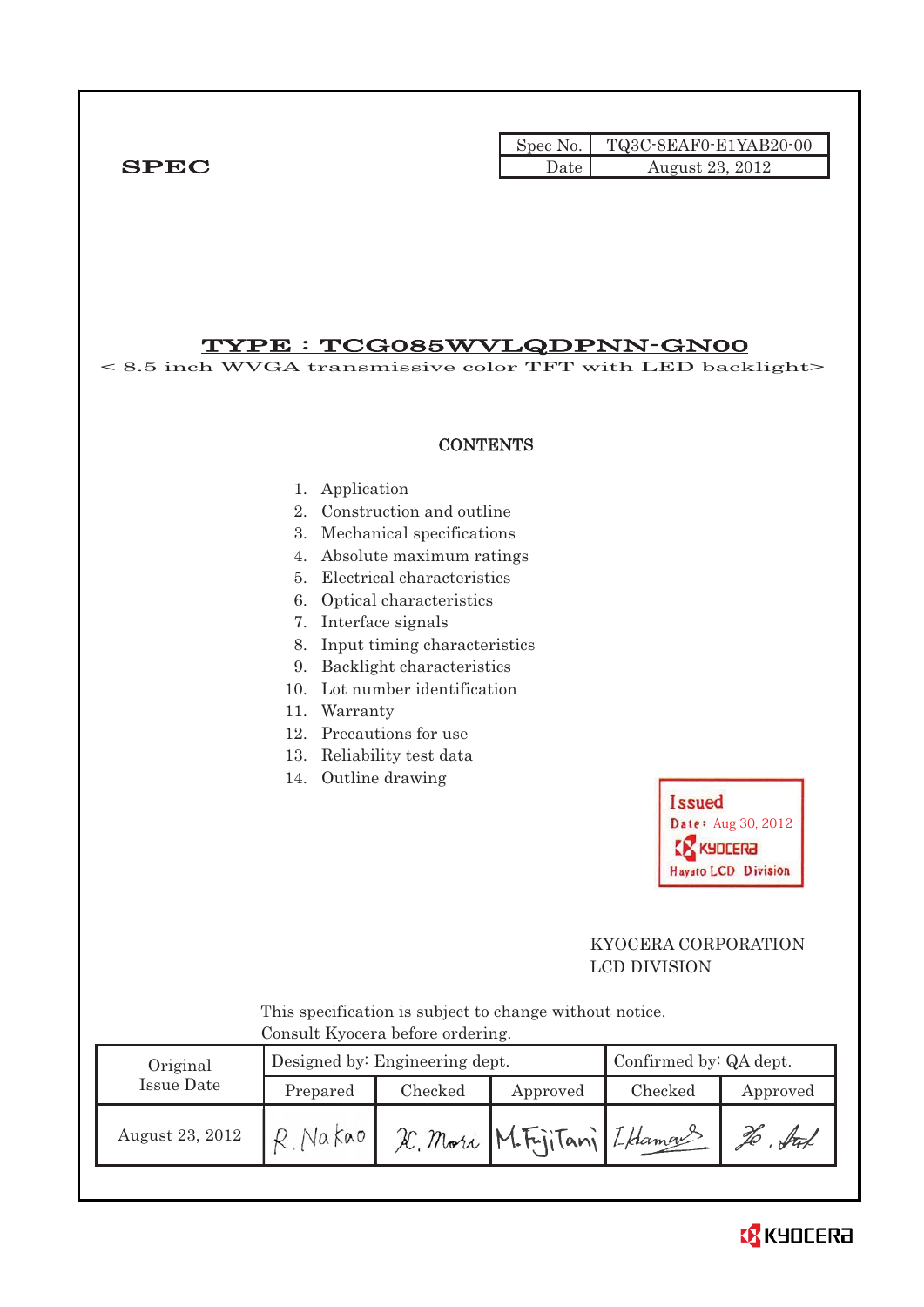# Warning

- 1. This Kyocera LCD module has been specifically designed for use only in electronic devices and industrial machines in the area of audio control, office automation, industrial control, home appliances, etc. The module should not be used in applications where the highest level of safety and reliability are required and module failure or malfunction of such module results in physical harm or loss of life, as well as enormous damage or loss. Such fields of applications include, without limitation, medical, aerospace, communications infrastructure, atomic energy control. Kyocera expressly disclaims any and all liability resulting in any way to the use of the module in such applications.
- 2. Customer agrees to indemnify, defend and hold Kyocera harmless from and against any and all actions, claims, damages, liabilities, awards, costs, and expenses, including legal expenses, resulting from or arising out of Customer's use, or sale for use, or Kyocera modules in applications.

# Caution

1. Kyocera shall have the right, which Customer hereby acknowledges, to immediately scrap or destroy tooling for Kyocera modules for which no Purchase Orders have been received from the Customer in a two-year period.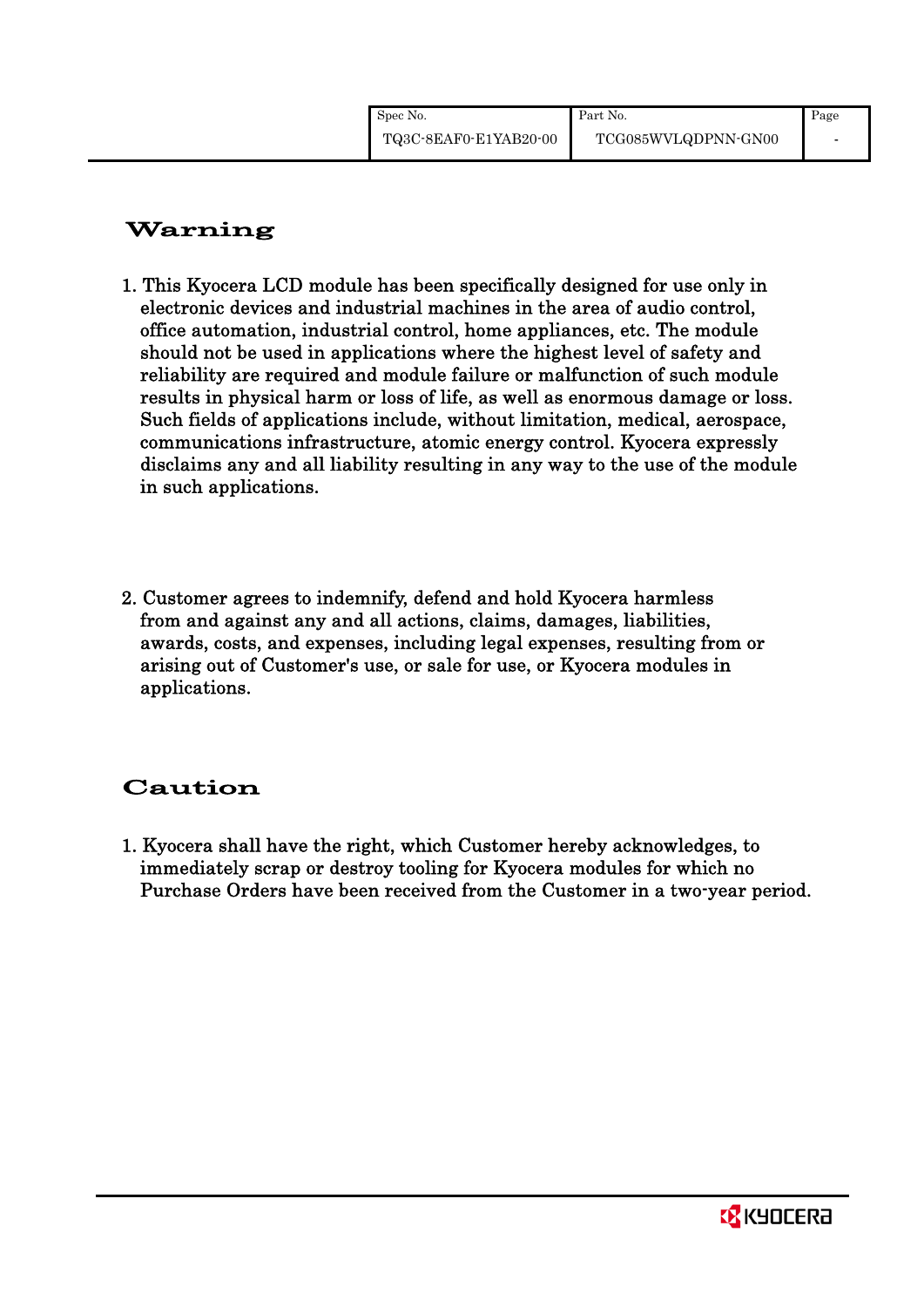| <b>B</b> KYOCERA |  |  |  |  |
|------------------|--|--|--|--|
|------------------|--|--|--|--|

Spec No.

Part No.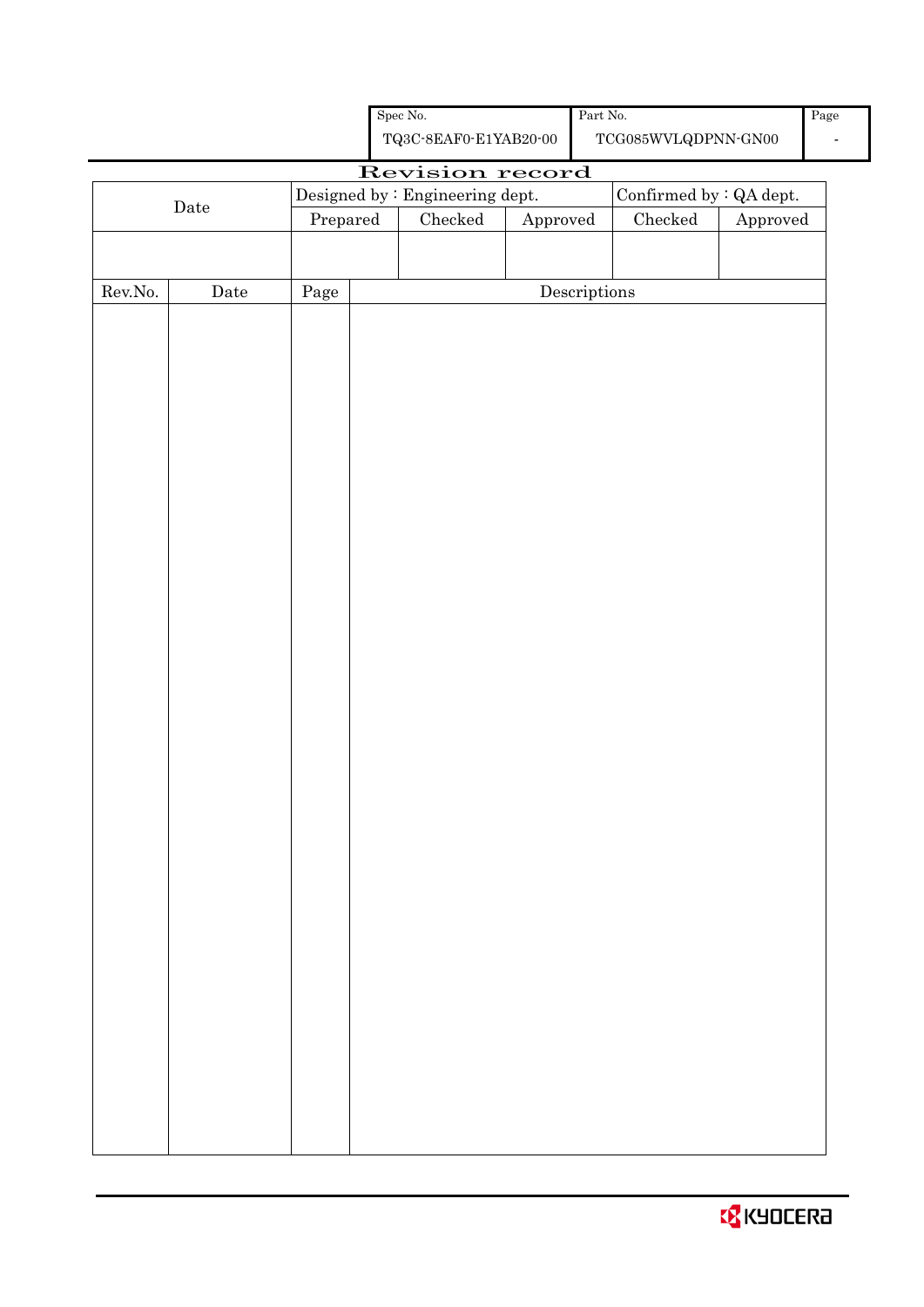### 1. Application

This document defines the specification of TCG085WVLQDPNN-GN00. (RoHS Compliant)

### 2. Construction and outline

| LCD.               | : Transmissive color dot matrix type TFT             |
|--------------------|------------------------------------------------------|
| Backlight system   | : LED                                                |
| Polarizer          | $\therefore$ Glare treatment                         |
| Additional circuit | : Timing controller, Power supply $(3.3V)$ input)    |
|                    | (without constant current circuit for LED Backlight) |

## 3. Mechanical specifications

| <b>Item</b>                           | Specification                                                               | Unit |
|---------------------------------------|-----------------------------------------------------------------------------|------|
| Outline dimensions<br><sup>-</sup> 1) | $210(W)\times 134(H)\times 8.7(D)$                                          | mm   |
| Active area                           | 184.8(W)×110.88(H)<br>$(21.6 \text{ cm}/8.5 \text{ inch}(\text{Diagonal}))$ | mm   |
| Dot format                            | $800 \times (B,G,R)(W) \times 480(H)$                                       | dot  |
| Dot pitch                             | $0.077(W)\times0.231(H)$                                                    | mm   |
| Base color<br>2)                      | Normally Black                                                              |      |
| Mass                                  | 310                                                                         | g    |

1) Projection not included. Please refer to outline for details.

2) Due to the characteristics of the LCD material, the color varies with environmental temperature.

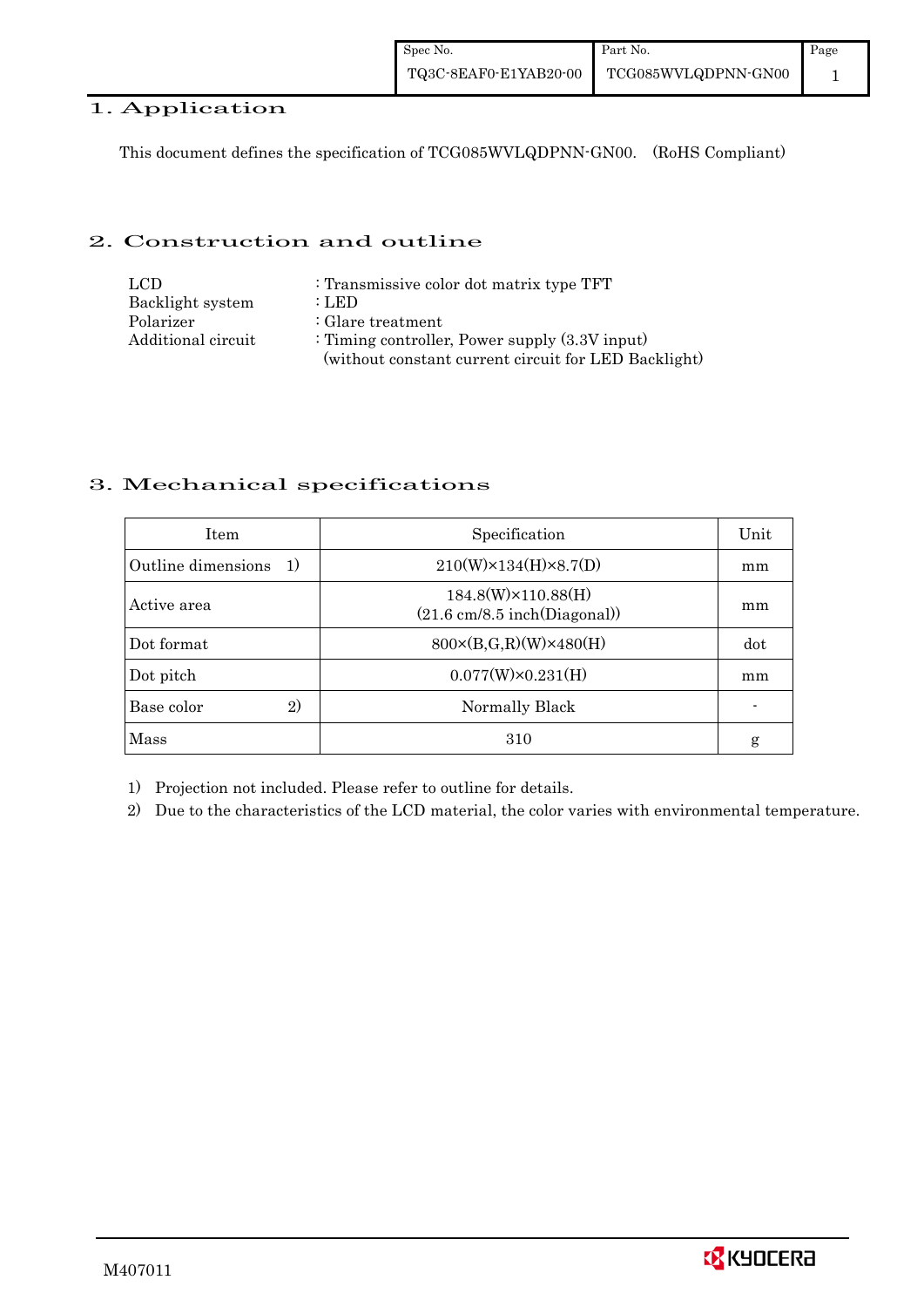#### 4. Absolute maximum ratings

4-1. Electrical absolute maximum ratings

| Item                 |         | Symbol       | Min.   | Max. | Unit |
|----------------------|---------|--------------|--------|------|------|
| Supply voltage       |         | $\rm V_{DD}$ | $-0.3$ | 4.5  |      |
| Input signal voltage |         | $\rm V_{IN}$ | $-0.3$ | 4.5  |      |
| LED forward current  | $2)$ 3) |              |        | 100  | mА   |

- 1) Input signal : CK, R0 R5, G0 G5, B0 B5, HSYNC, VSYNC, ENAB, CM, SC
- 2) For each "AN-CA"
- 3) Do not apply reversed voltage.

#### 4-2. Environmental absolute maximum ratings

| Item                  |        | Symbol             | Min.  | Max. | Unit      |
|-----------------------|--------|--------------------|-------|------|-----------|
| Operating temperature | $_{1}$ | $\Gamma$ OP        | $-20$ | 70   | $\circ$ C |
| Storage temperature   | 2)     | T <sub>STO</sub>   | $-30$ | 80   | $\circ$ C |
| Operating humidity    | 3)     | Hop                | 10    | 4)   | %RH       |
| Storage humidity      | 3)     | $_{\mathrm{HSTO}}$ | 10    | 4)   | %RH       |
| Vibration             |        |                    | 5)    | 5)   |           |
| Shock                 |        |                    | 6)    | 6)   |           |

- 1) Operating temperature means a temperature which operation shall be guaranteed. Since display performance is evaluated at 25°C, another temperature range should be confirmed.
- 2) Temp. =  $-30^{\circ}$ C 48h, Temp. =  $80^{\circ}$ C 168h

 Store LCD at normal temperature/humidity. Keep them free from vibration and shock. An LCD that is kept at a low or a high temperature for a long time can be defective due to other conditions, even if the low or high temperature satisfies the standard. (Please refer to "Precautions for Use" for details.)

- 3) Non-condensing
- 4) Temp. 40°C, 85%RH Max.
	- Temp. 40°C, Absolute humidity shall be less than 85%RH at 40°C.
- 5)

| Frequency       | 55 H <sub>z</sub><br>10. | Acceleration value            |
|-----------------|--------------------------|-------------------------------|
| Vibration width | $0.15$ m m               | $(0.3 \quad 9 \text{ m/s}^2)$ |
| Interval        | $10 - 55 - 10$ Hz        | minutes                       |

 2 hours in each direction X, Y, Z (6 hours total) EIAJ ED-2531

6) Acceleration: 490 m/s2, Pulse width: 11 ms 3 times in each direction:  $\pm X$ ,  $\pm Y$ ,  $\pm Z$ EIAJ ED-2531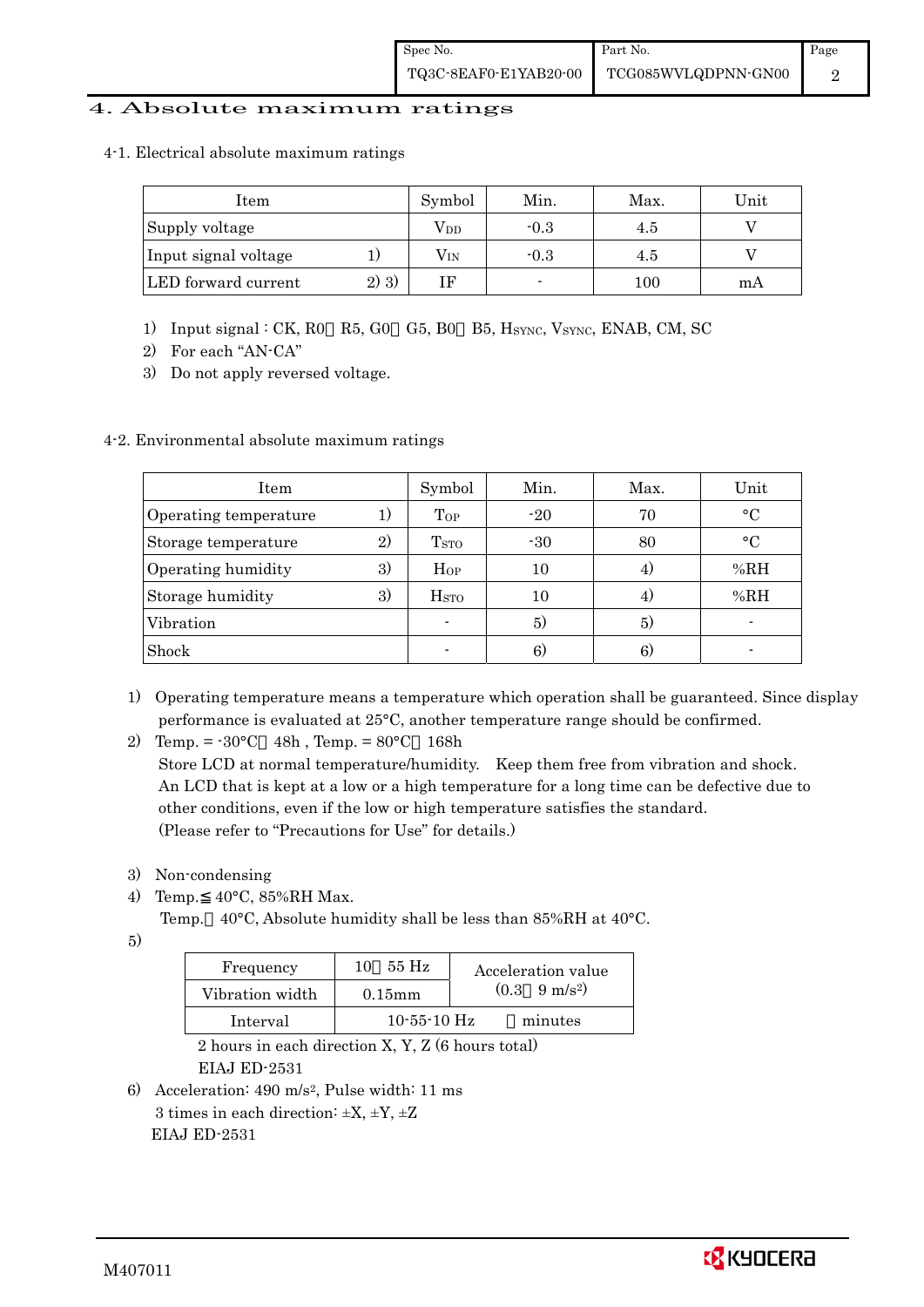| Spec No. | Part No.                                  | Page |
|----------|-------------------------------------------|------|
|          | TQ3C-8EAF0-E1YAB20-00 TCG085WVLQDPNN-GN00 |      |

#### 5. Electrical characteristics

|                                 |          |                 |                 |                    |                          | Temp. $= -20$      | $70^{\circ}$ C |
|---------------------------------|----------|-----------------|-----------------|--------------------|--------------------------|--------------------|----------------|
| Item                            |          | Symbol          | Condition       | Min.               | Typ.                     | Max.               | Unit           |
| Supply voltage                  | 1)       | $V_{DD}$        |                 | 3.0                | 3.3                      | 3.6                | V              |
| Current consumption             |          | $_{\rm{LDD}}$   | 2)              | $\blacksquare$     | 200                      | 260                | mA             |
| Permissive input ripple voltage |          | $V_{RP}$        | $V_{DD} = 3.3V$ |                    |                          | 100                | $mVp-p$        |
|                                 | 3)       | $V_{IL}$        | "Low" level     | $\overline{0}$     | $\blacksquare$           | 0.8                |                |
| Input signal voltage            |          | V <sub>IH</sub> | "High" level    | 2.0                | $\overline{\phantom{0}}$ | $V_{DD}$           |                |
|                                 | $V_{IL}$ |                 | "Low" level     | $\theta$           | ٠                        | 0.3V <sub>DD</sub> | V              |
|                                 | 4)       | V <sub>IH</sub> | "High" level    | 0.7V <sub>DD</sub> |                          | $V_{DD}$           |                |

#### 1)  $V_{DD}$ -turn-on conditions



#### 2) Display pattern:



3) Input signal : CK, R0~R5, G0~G5, B0~B5, HSYNC, VSYNC, ENAB, CM

#### 4) Input signal : SC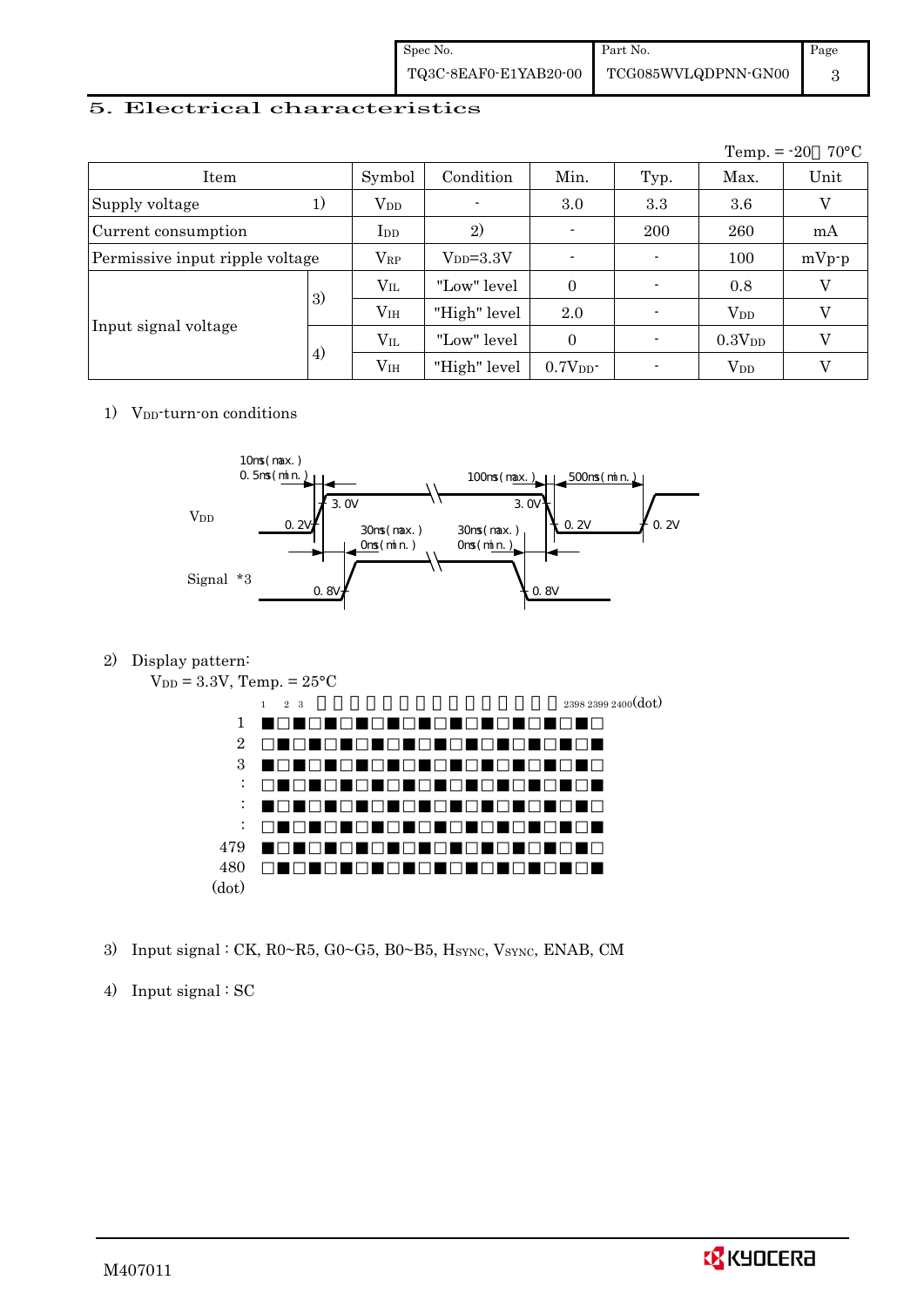| Spec No. | Part No.                                  | Page |
|----------|-------------------------------------------|------|
|          | TQ3C-8EAF0-E1YAB20-00 TCG085WVLQDPNN-GN00 |      |

# 6. Optical characteristics

Measuring spot =  $6.0$ mm, Temp. =  $25^{\circ}$ C

| Item                |       | Symbol       | Condition           | Min.                     | Typ.    | Max.                     | Unit              |
|---------------------|-------|--------------|---------------------|--------------------------|---------|--------------------------|-------------------|
|                     | Rise  | $\tau_r$     | $=0^{\circ}$<br>$=$ |                          | 12      |                          | ms                |
| Response time       | Down  | T d          | $=0^{\circ}$<br>$=$ | ۰                        | 18      |                          | ms                |
|                     |       | <b>UPPER</b> |                     |                          | 85      |                          |                   |
|                     |       | <b>LOWER</b> | CR<br>10            |                          | 85      |                          | deg.              |
| Viewing angle range |       | <b>LEFT</b>  |                     | $\overline{\phantom{a}}$ | 85      | $\overline{\phantom{a}}$ |                   |
|                     |       | $\phi$ RIGHT |                     | $\overline{\phantom{a}}$ | 85      | $\overline{\phantom{0}}$ | deg.              |
| Contrast ratio      |       | CR           | $=0^{\circ}$<br>$=$ | 350                      | 500     |                          |                   |
| <b>Brightness</b>   |       | L            | IF=60mA/Line        | 280                      | 400     |                          | cd/m <sup>2</sup> |
|                     | Red   | $\mathbf x$  | $=$ =0 $^{\circ}$   | (0.550)                  | (0.600) | (0.650)                  |                   |
|                     |       | У            |                     | (0.300)                  | (0.350) | (0.400)                  |                   |
|                     |       | $\mathbf X$  | $=0^{\circ}$<br>$=$ | (0.285)                  | (0.335) | (0.385)                  |                   |
| Chromaticity        | Green | у            |                     | (0.515)                  | (0.565) | (0.615)                  |                   |
| coordinates         | Blue  | $\mathbf X$  | $=0^{\circ}$<br>$=$ | (0.100)                  | (0.150) | (0.200)                  |                   |
|                     |       | у            |                     | (0.065)                  | (0.115) | (0.165)                  |                   |
|                     |       | $\mathbf X$  | $=0^{\circ}$<br>$=$ | (0.260)                  | (0.310) | (0.360)                  |                   |
|                     | White | $\mathbf y$  |                     | (0.275)                  | (0.325) | (0.375)                  |                   |

6-1. Definition of contrast ratio

CR(Contrast ratio) Brightness with all pixels "White"

Brightness with all pixels "Black"

6-2. Definition of response time

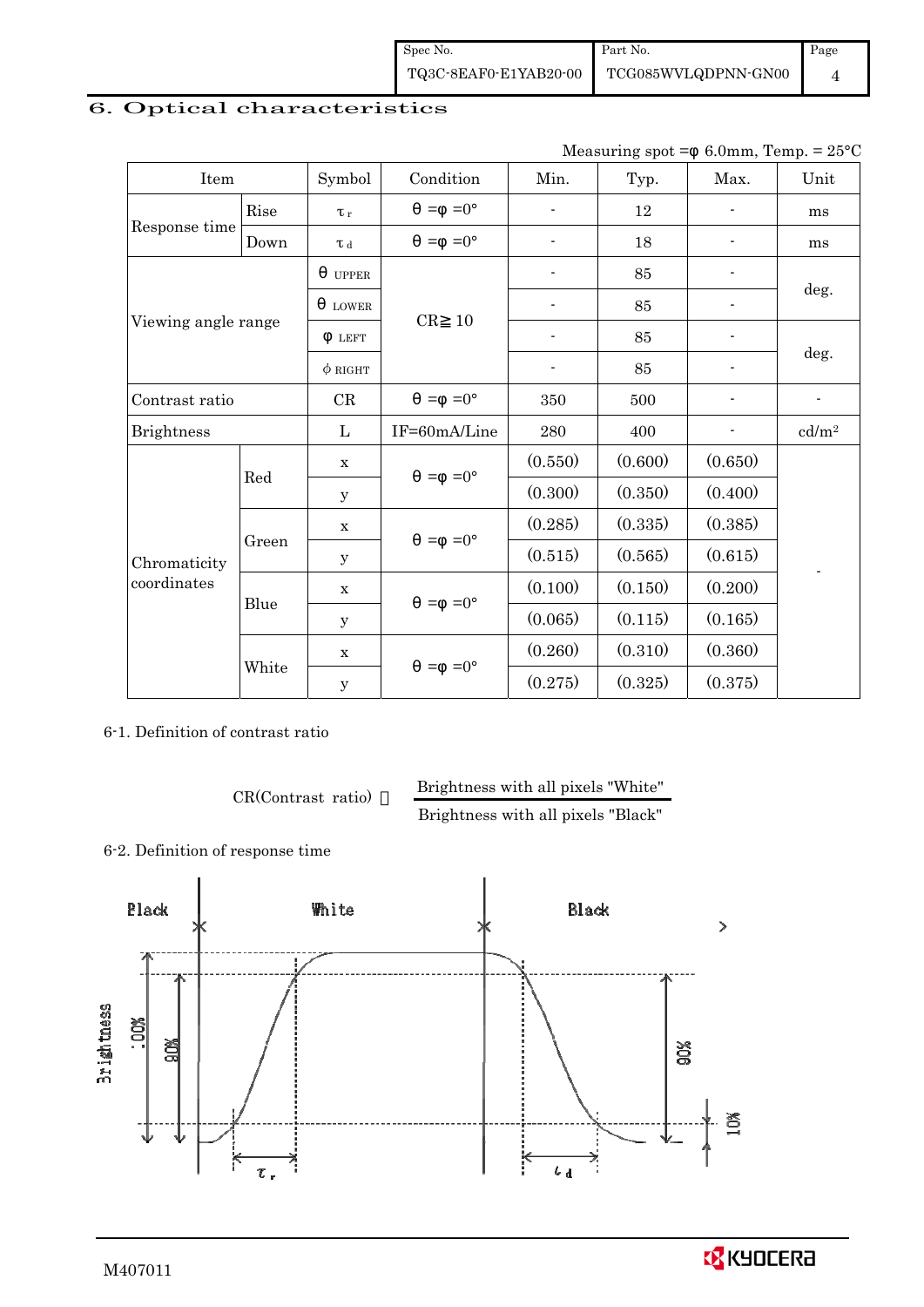| Spec No.              | Part No.            | Page |
|-----------------------|---------------------|------|
| TQ3C-8EAF0-E1YAB20-00 | TCG085WVLQDPNN-GN00 |      |



6-4. Brightness measuring points



- 1) Rating is defined as the white brightness at center of display screen(3).
- 2) 5 minutes after LED is turned on. (Ambient Temp.=25 )

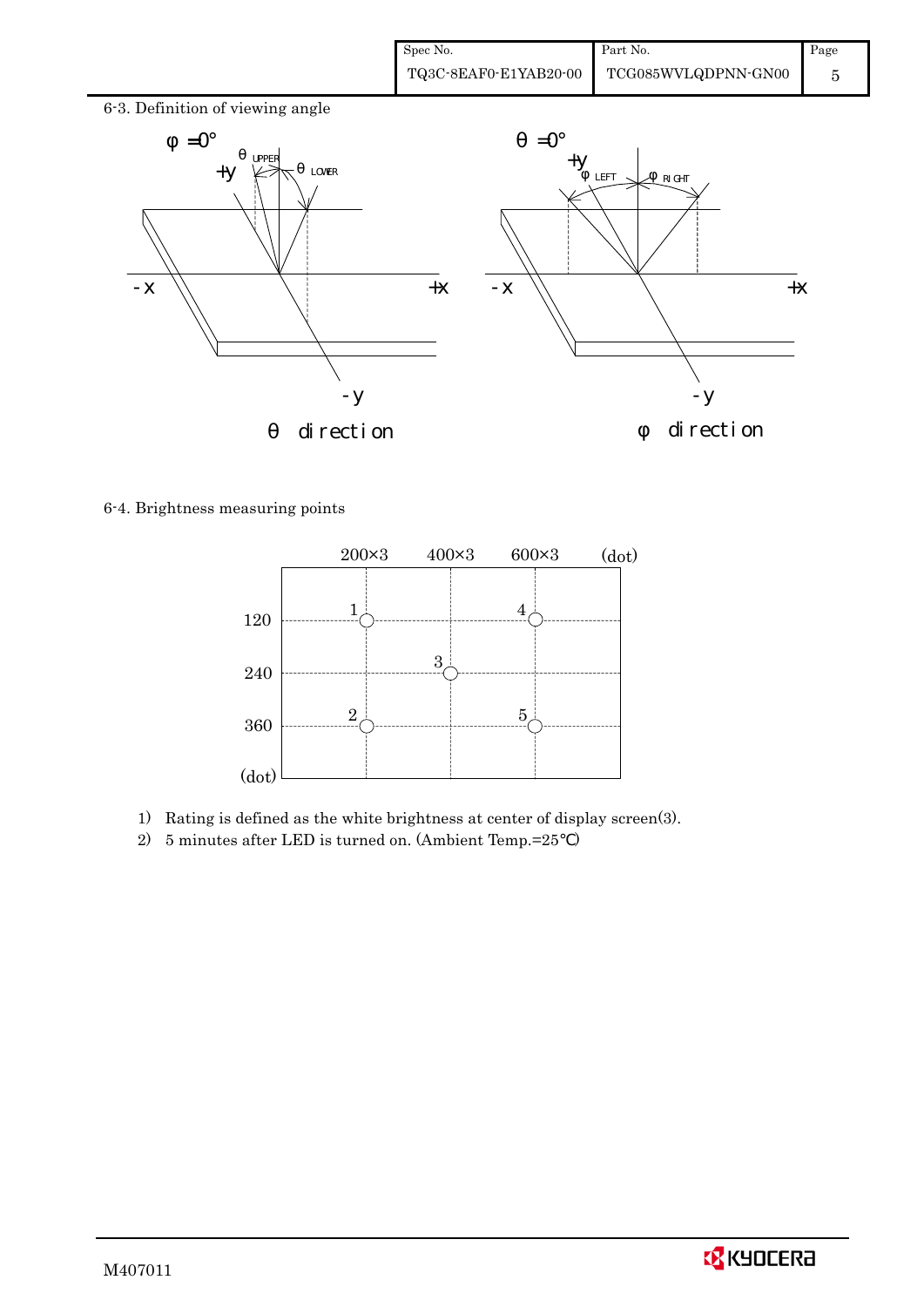# 7. Interface signals

#### 7-1. LCD

| No.        | Symbol                   | Description                                                                         | Level |
|------------|--------------------------|-------------------------------------------------------------------------------------|-------|
| 1          | $V_{DD}$                 | 3.3V power supply                                                                   |       |
| $\,2$      | $V_{DD}$                 | 3.3V power supply                                                                   |       |
| 3          | $V_{DD}$                 | 3.3V power supply                                                                   |       |
| 4          | $V_{DD}$                 | 3.3V power supply                                                                   |       |
| $\bf 5$    | CM                       | Mode select signal(High or Open: Necessity of V HSYNC GND: Uunecessity of V HSYNC)  |       |
| $\,6$      | <b>ENAB</b>              | Data Enable (positive)                                                              |       |
| 7          | <b>GND</b>               | <b>GND</b>                                                                          |       |
| $8\,$      | $V_{\rm SYNC}$           | Vertical synchronous signal (negative) (fix low or high: when CM fixed to<br>GND)   |       |
| 9          | <b>GND</b>               | <b>GND</b>                                                                          |       |
| 10         | <b>H</b> <sub>SYNC</sub> | Horizontal synchronous signal (negative) (fix low or high: when CM<br>fixed to GND) |       |
| 11         | <b>GND</b>               | <b>GND</b>                                                                          |       |
| 12         | B5                       | BLUE data signal (MSB)                                                              |       |
| 13         | B <sub>4</sub>           | BLUE data signal                                                                    |       |
| $14\,$     | B <sub>3</sub>           | BLUE data signal                                                                    |       |
| 15         | <b>GND</b>               | <b>GND</b>                                                                          |       |
| 16         | $\mathbf{B}2$            | BLUE data signal                                                                    |       |
| 17         | B1                       | BLUE data signal                                                                    |       |
| 18         | B <sub>0</sub>           | BLUE data signal (LSB)                                                              |       |
| 19         | <b>GND</b>               | <b>GND</b>                                                                          |       |
| 20         | G5                       | GREEN data signal (MSB)                                                             |       |
| 21         | G <sub>4</sub>           | GREEN data signal                                                                   |       |
| $\bf 22$   | G <sub>3</sub>           | GREEN data signal                                                                   |       |
| 23         | <b>GND</b>               | <b>GND</b>                                                                          |       |
| 24         | G <sub>2</sub>           | GREEN data signal                                                                   |       |
| 25         | G <sub>1</sub>           | GREEN data signal                                                                   |       |
| 26         | G <sub>0</sub>           | GREEN data signal (LSB)                                                             |       |
| 27         | <b>GND</b>               | <b>GND</b>                                                                          |       |
| ${\bf 28}$ | R5                       | RED data signal (MSB)                                                               |       |
| 29         | R <sub>4</sub>           | RED data signal                                                                     |       |
| 30         | R3                       | RED data signal                                                                     |       |
| 31         | <b>GND</b>               | GND                                                                                 |       |
| $32\,$     | $\mathbf{R}2$            | RED data signal                                                                     |       |
| 33         | R1                       | RED data signal                                                                     |       |
| $34\,$     | $_{\rm R0}$              | RED data signal (LSB)                                                               |       |
| $35\,$     | SC                       | Scan direction control(GND or Open: Normal High: Reverse)                           |       |
| $36\,$     | <b>GND</b>               | <b>GND</b>                                                                          |       |
| $\bf{37}$  | <b>GND</b>               | <b>GND</b>                                                                          |       |
| $38\,$     | CK                       | Sampling clock                                                                      |       |
| 39         | <b>GND</b>               | <b>GND</b>                                                                          |       |
| 40         | <b>GND</b>               | <b>GND</b>                                                                          |       |

Recommended matching FFC or FPC 0.5mm pitch

LCD connector FH33-40S-0.5SH (10) (HIROSE)

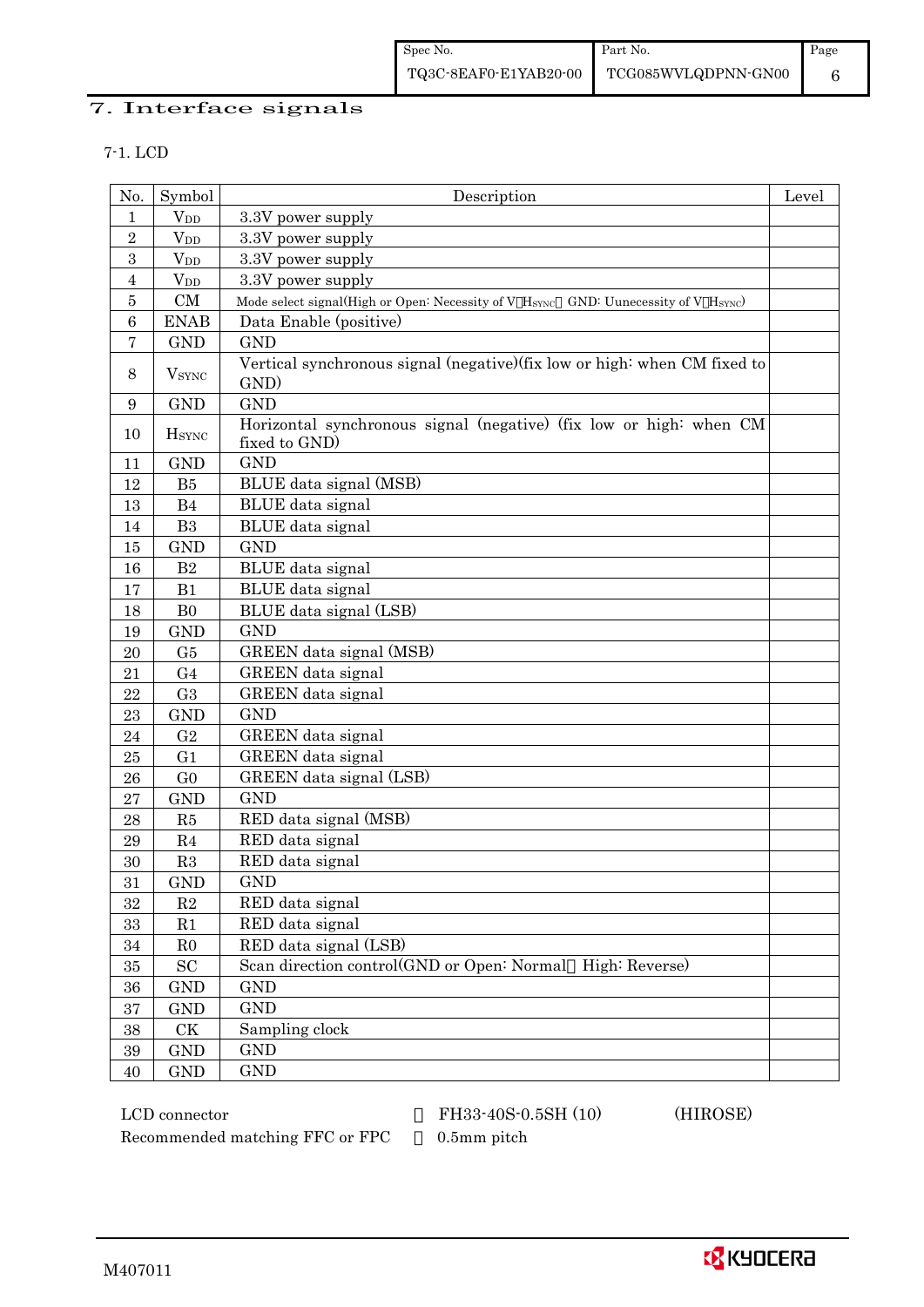| Spec No.              | Part No.            | Page |
|-----------------------|---------------------|------|
| TQ3C-8EAF0-E1YAB20-00 | TCG085WVLQDPNN-GN00 |      |

- 1) Scanning
	- SC : GND or Open SC : High



7-2. LED

| No.            | Symbol          | Description |
|----------------|-----------------|-------------|
|                | AN1             | Anode 1     |
| $\overline{2}$ | AN2             | Anode 2     |
| 3              | CA <sub>1</sub> | Cathode 1   |
| 4              | CA <sub>2</sub> | Cathode 2   |

LCD side connector(CN2) PHR-4 (JST) Recommended matching connector

 B4B-PH-SM4-TB (JST) B4B-PH-SM4-TB(LF)(SN) (JST) (RoHS Compliant) S4B-PH-SM4-TB (JST) S4B-PH-SM4-TB(LF)(SN) (JST) (RoHS Compliant)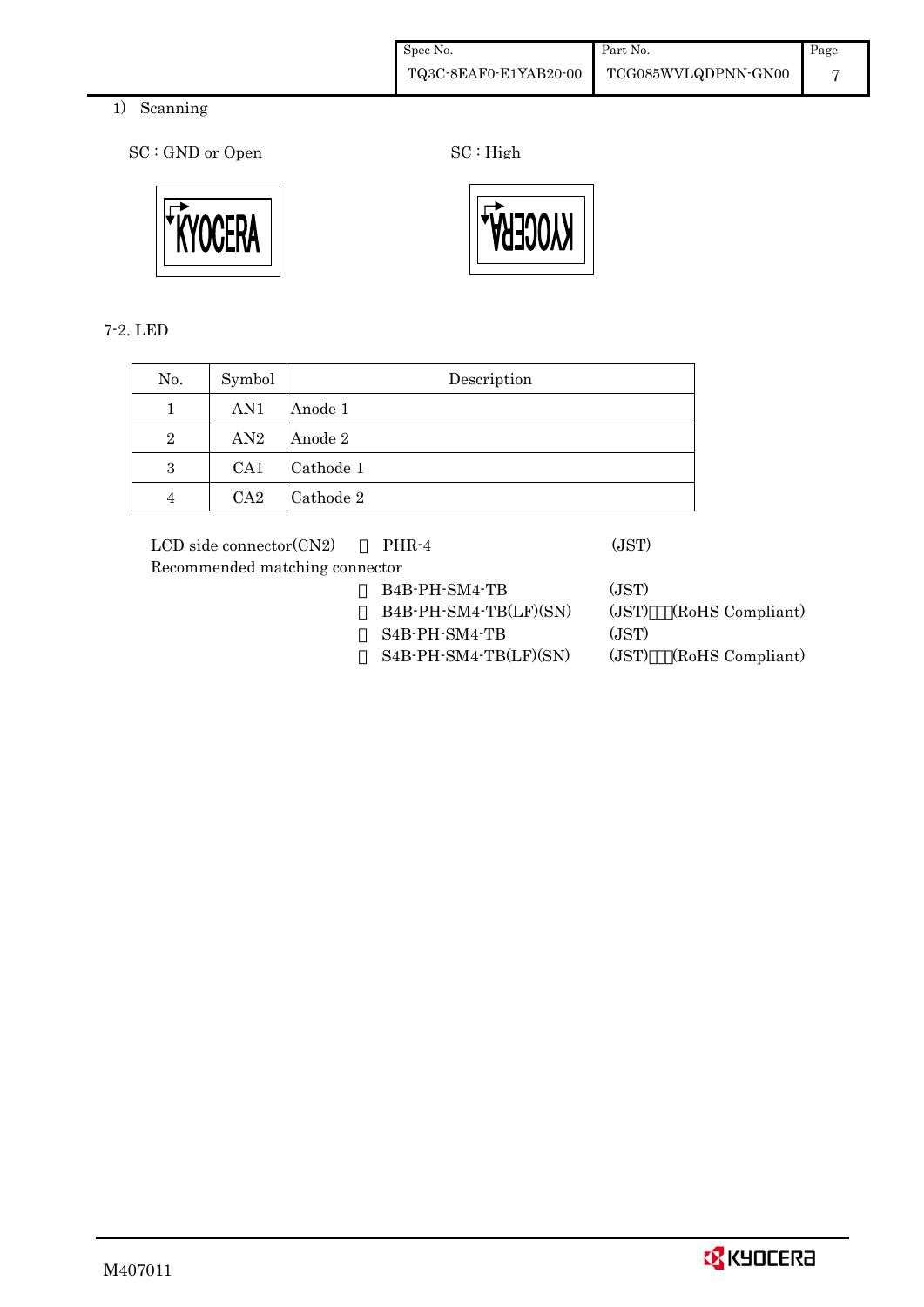# 8. Input timing characteristics  $\overline{\phantom{a}}$

#### 8-1. CM : High or Open Necessity of V HSYNC

#### 8-1-1. Timing characteristics

|                            | Item        | Symbol              | Min.                     | Typ.                     | Max.                     | Unit       | <b>Note</b> |
|----------------------------|-------------|---------------------|--------------------------|--------------------------|--------------------------|------------|-------------|
|                            | Frequency   | Fck                 | 29.88                    | 33.2                     | $36.52\,$                | <b>MHz</b> |             |
|                            | Period      | Tc                  | 27.4                     | 30.1                     | 33.5                     | ns         |             |
| Clock                      | High time   | Tch                 | $12\,$                   | $\blacksquare$           | $\blacksquare$           | ns         |             |
|                            | Low time    | Tcl                 | 12                       | $\blacksquare$           | ÷,                       | ns         |             |
|                            | Set up time | Tds                 | $\bf 5$                  | $\overline{\phantom{a}}$ | $\overline{\phantom{a}}$ | ns         |             |
| Data                       | Hold time   | Tdh                 | $10\,$                   | $\blacksquare$           | $\overline{\phantom{a}}$ | ns         |             |
|                            | Set up time | Tes                 | $\bf 5$                  | $\blacksquare$           | $\overline{\phantom{a}}$ | ns         |             |
| Data Enable                | Hold time   | Teh                 | $10\,$                   | $\blacksquare$           | $\blacksquare$           | ns         |             |
|                            | Set up time | Ths                 | $\bf 5$                  | $\overline{\phantom{a}}$ | $\overline{\phantom{0}}$ | ns         |             |
|                            | Hold time   | Thh                 | 10                       | $\overline{\phantom{a}}$ | $\overline{\phantom{a}}$ | ns         |             |
|                            | Period      | Th                  | 944                      | 1056                     | 1088                     | Tc         |             |
| Horizontal sync.<br>signal |             |                     | $\overline{\phantom{a}}$ | 31.8                     | $\frac{1}{2}$            | $\mu$ s    |             |
|                            | Pulse width | Thp                 | $\overline{4}$           | 128                      | $\blacksquare$           | Tc         |             |
|                            | Front porch | Thf                 | $\overline{\phantom{a}}$ | 40                       | ÷,                       | Tc         |             |
|                            | Back porch  | Thb                 | $\overline{7}$           | 88                       | $\overline{\phantom{a}}$ | Tc         |             |
| Horizontal display period  |             | Thd                 | 800                      |                          |                          | Tc         |             |
|                            |             |                     | 516                      | 525                      | 534                      | Th         |             |
|                            | Period      | $\operatorname{Tv}$ | 14.7                     | 16.6                     | 17.4                     | ms         |             |
| Vertical sync.<br>signal   | Pulse width | Tvp                 | $\mathbf{1}$             | $\sqrt{2}$               | $\blacksquare$           | Th         |             |
|                            | Front porch | Tvf                 | $\blacksquare$           | 11                       | $\overline{\phantom{a}}$ | Th         |             |
|                            | Back porch  | Tvb                 | $\overline{4}$           | $32\,$                   | $\overline{\phantom{a}}$ | Th         |             |
| Vertical display period    |             | Tvd                 |                          | 480                      |                          | Th         |             |

1) In case of lower frequency, the deterioration of the display quality, flicker etc., may occur.

 2) If CK is fixed to "H" or "L" level for certain period while ENAB is supplied, the panel may be damaged.

3) When dimming LED by PWM, please adjust LCD operating signal timing and LED driving frequency, to optimize the display quality. There is a possibility that flicker is observed by the interference of LCD operating signal timing and LED driving condition (especially driving frequency), even if the condition satisfies above timing specification.

- 4) Do not make Tv, Th, and Thp fluctuate.
- 5) CK count of each Horizontal Scanning Time should be always the same. Vertical invalid data period should be "n" X "Horizontal Scanning Time" . (n: integer) Frame period should be always the same.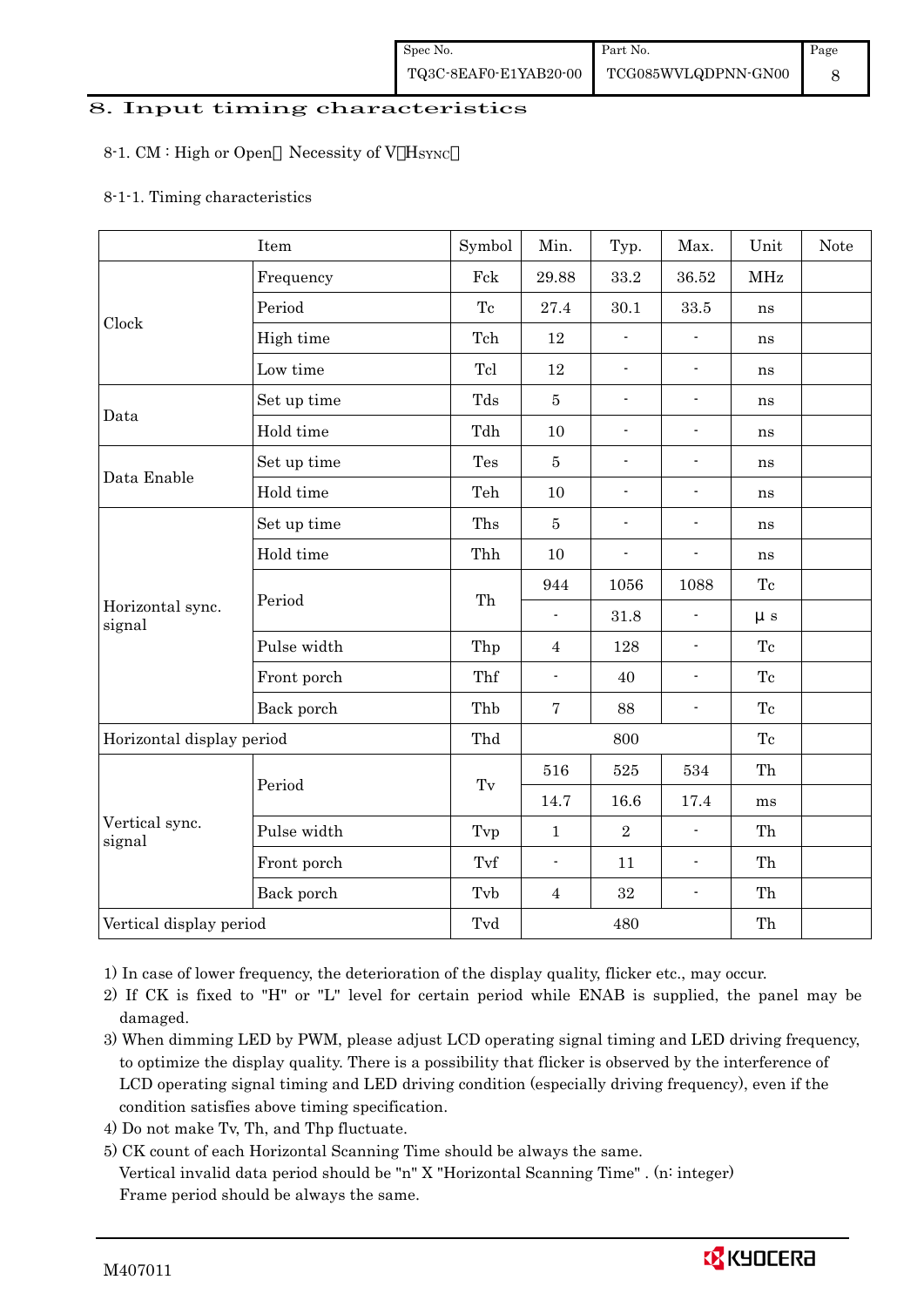#### 8-1-2. Input timing characteristics



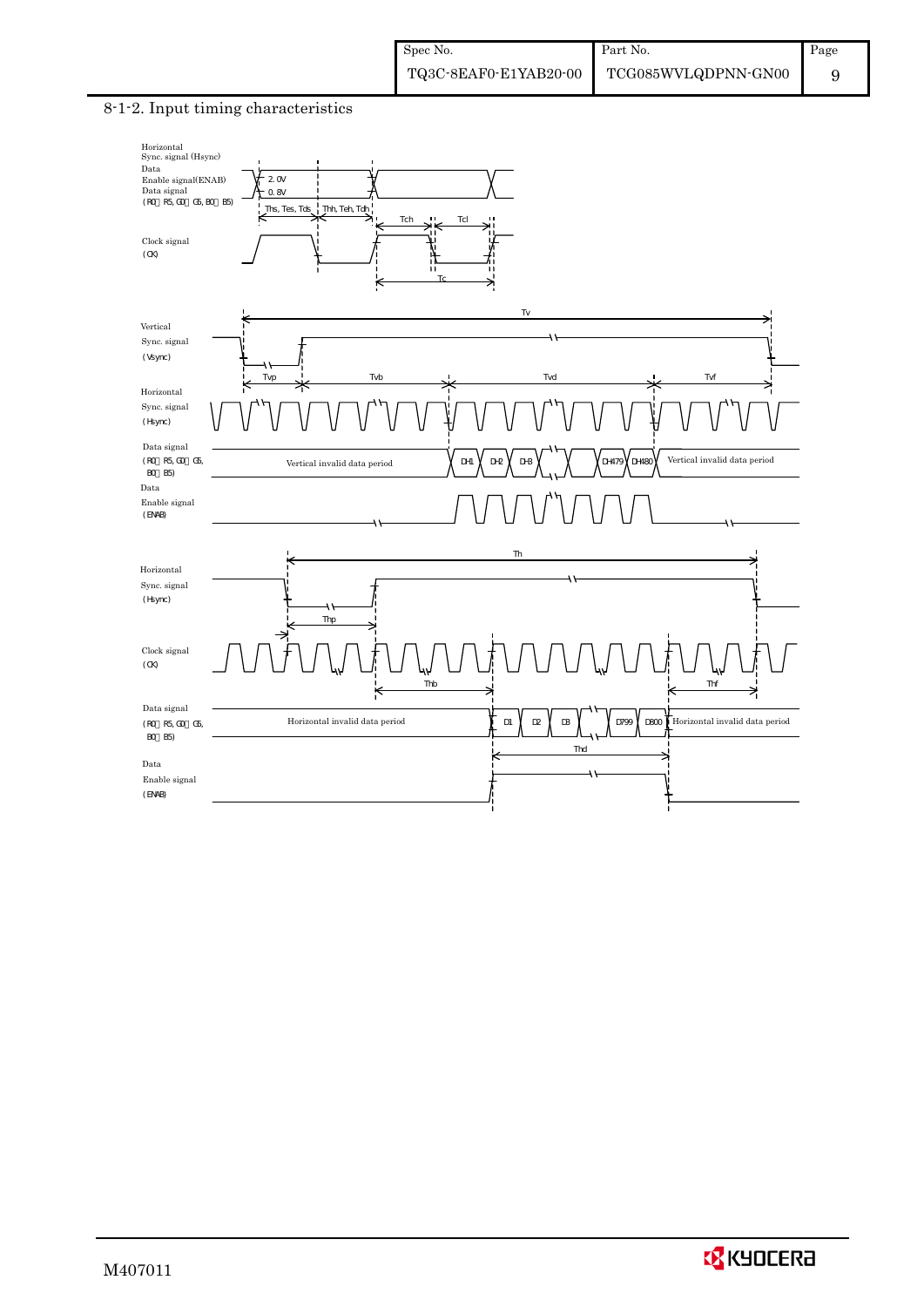#### 8-2 CM : GND Uunecessity of V HSYNC

#### 8-2-1. Timing characteristics

|        | Item                      | Symbol              | Min.           | Typ. | Max.     | Unit    | Note |
|--------|---------------------------|---------------------|----------------|------|----------|---------|------|
|        | Frequency                 | Fck                 | 29.88          | 33.2 | 36.52    | MHz     |      |
|        | Period                    | Tc                  | 27.4           | 30.1 | $33.5\,$ | ns      |      |
| Clock  | High time                 | Tch                 | 12             |      |          | ns      |      |
|        | Low time                  | Tcl                 | 12             | -    |          | ns      |      |
|        | Set up time               | Tds                 | $\bf 5$        |      |          | ns      |      |
| Data   | Hold time                 | Tdh                 | 10             | -    |          | ns      |      |
|        | Set up time               | Tes                 | $\bf 5$        |      |          | ns      |      |
|        | Hold time                 | Teh                 | 10             | -    |          | ns      |      |
|        |                           |                     | 1024           | 1056 | 1088     | Tc      |      |
|        | Period                    | Th                  | $\blacksquare$ | 31.8 |          | $\mu s$ |      |
| Enable | Horizontal display period | Thd                 |                | 800  |          | Tc      |      |
|        |                           |                     | 487            | 525  | 550      | Th      |      |
|        | Period                    | $\operatorname{Tv}$ | 14.7           | 16.6 | 17.4     | ms      |      |
|        | Vertical display period   | Tvd                 |                | 480  |          | Th      |      |

1) In case of lower frequency, the deterioration of the display quality, flicker etc., may occur.

- 2) If CK is fixed to "H" or "L" level for certain period while ENAB is supplied, the panel may be damaged.
- 3) When dimming LED by PWM, please adjust LCD operating signal timing and LED driving frequency, to optimize the display quality. There is a possibility that flicker is observed by the interference of LCD operating signal timing and LED driving condition (especially driving frequency), even if the condition satisfies above timing specification.
- 4) Do not make Tv, Th, and Thp fluctuate.
- 5) CK count of each Horizontal Scanning Time should be always the same.

 Vertical invalid data period should be "n" X "Horizontal Scanning Time" . (n: integer) Frame period should be always the same.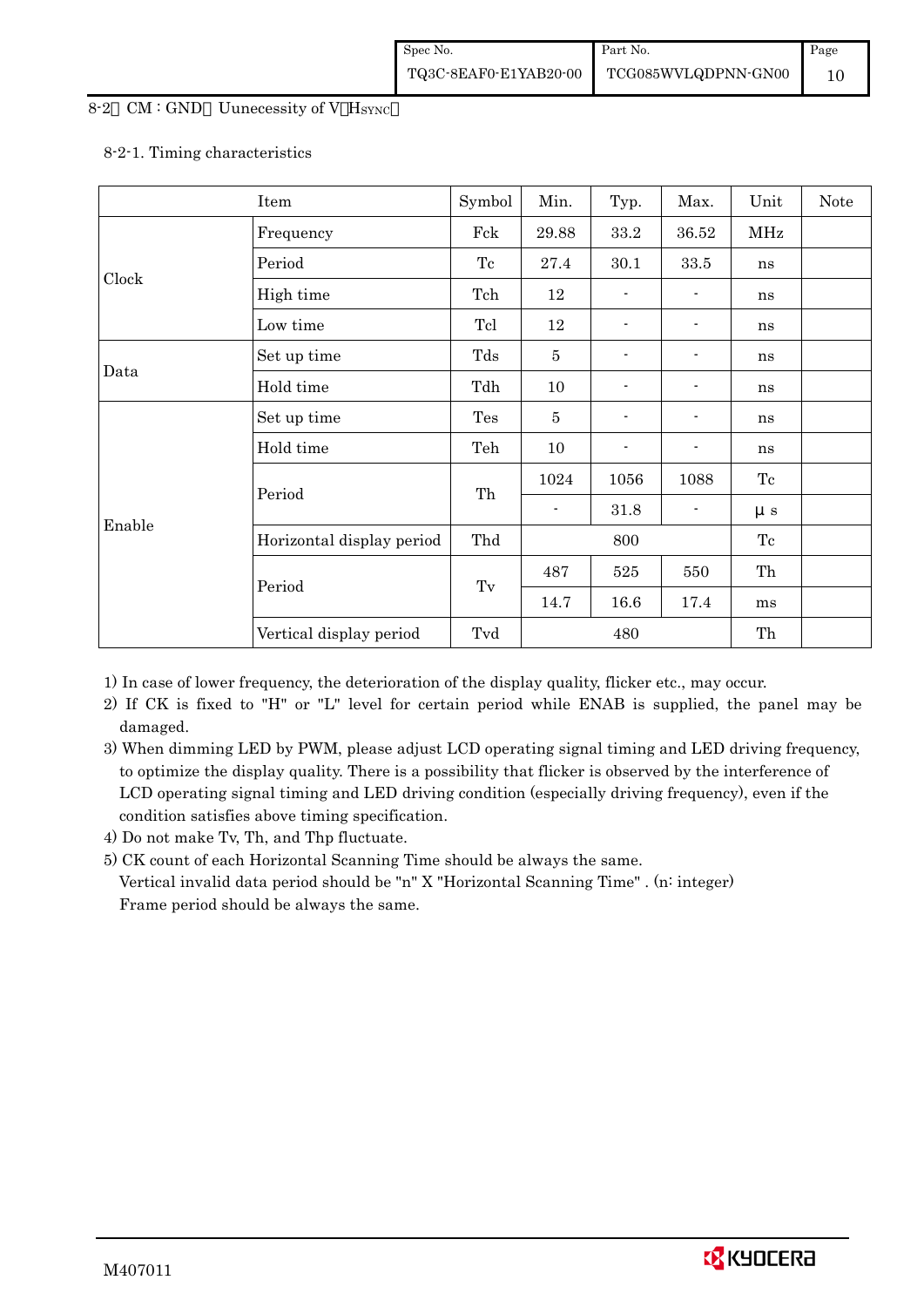#### 8-2-2. Input timing characteristics



8-3. Input Data Signals and Display position on the screen

| D1, DH2<br>D <sub>2</sub> , DH <sub>2</sub><br>D3, DH2 |  |
|--------------------------------------------------------|--|
|                                                        |  |
| $\mathbf G$<br>B<br>$\mathbf R$                        |  |
| D1, DH480   D2, DH480   D3, DH480                      |  |

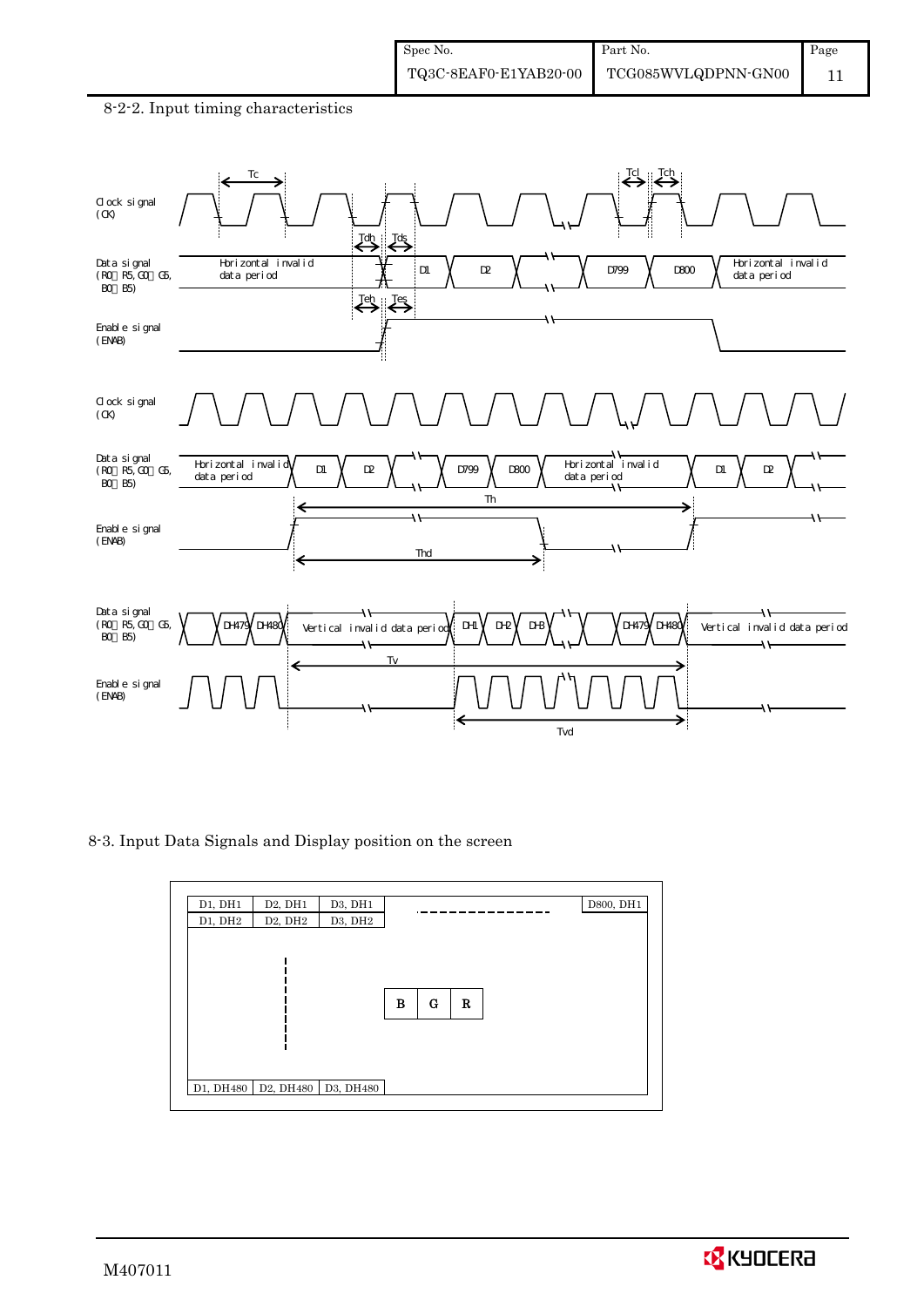Spec No. TQ3C-8EAF0-E1YAB20-00 Part No. TCG085WVLQDPNN-GN00 Page 12

#### 9. Backlight characteristics

| Item                |        | Symbol | Min.                     | Typ.   | Max.                     | Unit | Note                        |
|---------------------|--------|--------|--------------------------|--------|--------------------------|------|-----------------------------|
| Forward current     | 1)     | IF     | $\overline{\phantom{0}}$ | 60     | ٠                        | mA   | $Ta = 20$<br>$70^{\circ}$ C |
|                     |        |        |                          | 29.2   | 32.0                     | V    | IF=60mA, Ta= $-20$          |
| Forward voltage     | 1)     | VF     | $\overline{\phantom{0}}$ | 27.7   | 30.6                     |      | IF=60mA, Ta= $25$           |
|                     |        |        |                          | 26.8   | 29.7                     |      | IF=60mA, Ta=70              |
| Operating life time | 2), 3) | T      |                          | 70,000 | $\overline{\phantom{a}}$ | h    | IF=60mA, Ta= $25$           |

1) For each "AN-CA"

2) When brightness decrease 50% of minimum brightness. The average life of a LED will decrease when the LCD is operating at higher temperatures.

- 3) Life time is estimated data. (Condition : IF=60mA, Ta=25 in chamber).
- 4) An input current below 15mA may reduce the brightness uniformity of the LED backlight. This is because the amount of light from each LED chip is different. Therefore, please evaluate carefully before finalizing the input current.

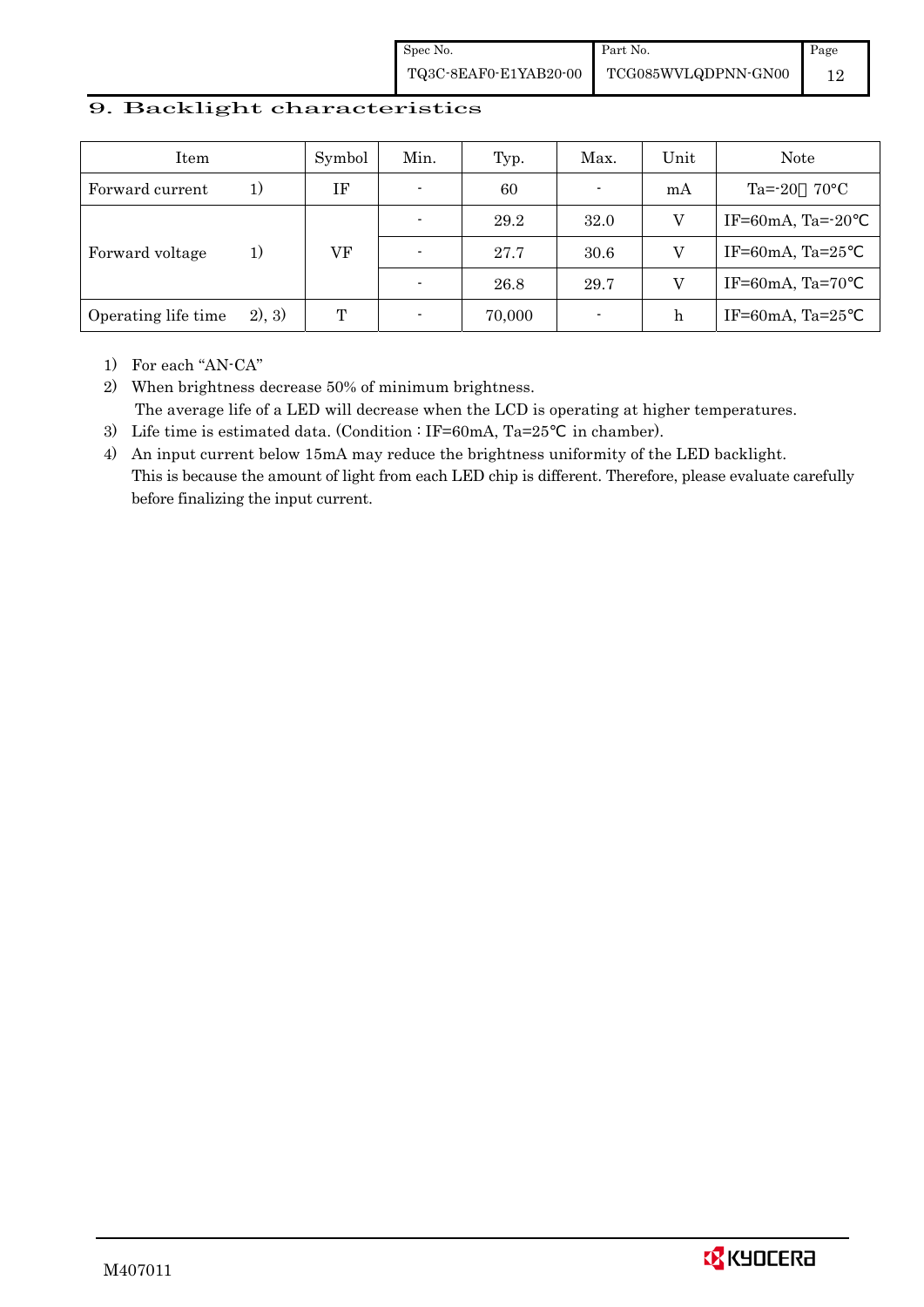### 10. Lot number identification

The lot number shall be indicated on the back of the backlight case of each LCD.

TCG085WVLQDPNN-GN00 - □□ - □□ - □ MADE IN □□□□□ ↓ ↓ ↓ ↓ ↓  $12 \quad 3 \quad 4$  5

- No1. No5. above indicate
	- 1. Year code
		- 2. Month code
		- 3. Date
		- 4. Version Number
		- 5. Country of origin (Japan or China)

| Year | 2012 | 2013 | 2014 | 2015 | 2016 | 2017 |
|------|------|------|------|------|------|------|
| Code |      | ບ    |      |      |      |      |

| Month | Jan. | Feb. | Mar. | Apr. | May | Jun. |
|-------|------|------|------|------|-----|------|
| Code  |      |      |      |      |     |      |

| Month      | Jul. | Aug. | Sep. | Oct. | Nov. | Dec. |
|------------|------|------|------|------|------|------|
| $\rm Code$ |      |      |      | ∡⊾   |      |      |

#### 11. Warranty

#### 11-1. Incoming inspection

Please inspect the LCD within one month after your receipt.

#### 11-2. Production warranty

 Kyocera warrants its LCD's for a period of 12 months from the ship date. Kyocera shall, by mutual agreement, replace or re-work defective LCD's that are shown to be Kyocera's responsibility.

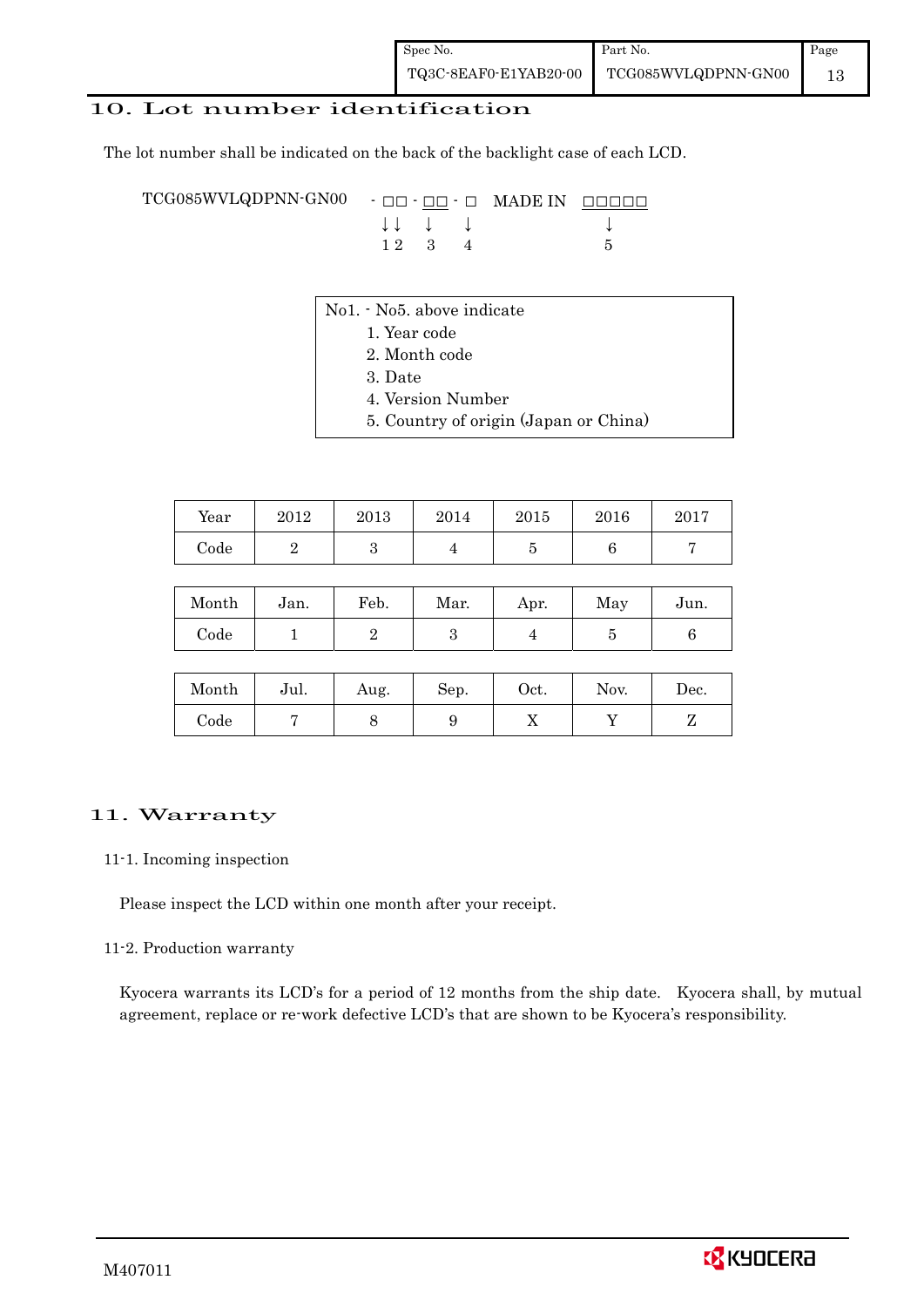#### 12. Precautions for use

- 12-1. Installation of the LCD
- 1) A transparent protection plate shall be added to protect the LCD and its polarizer.
- 2) The LCD shall be installed so that there is no pressure on the LSI chips.
- 3) Since this product is wide viewing product, occurrence level of in-plane unevenness by the external stress is different compared to current normal viewing product. So there is a possibility that in-plane unevenness will be occurred by over twist, strain giving by attaching to LCD, and over pressure to touch panel. Please be careful of stress when designing the housing.
- 4) A transparent protection sheet is attached to the polarizer. Please remove the protection film slowly before use, paying attention to static electricity.
- 12-2. Static electricity
- 1) Since CMOS ICs are mounted directly onto the LCD glass, protection from static electricity isrequired.
- 2) Workers should use body grounding. Operator should wear ground straps.

#### 12-3. LCD operation

- 1) The LCD shall be operated within the limits specified. Operation at values outside of these limits may shorten life, and/or harm display images.
- 2) Please select the best display pattern based on your evaluation because flicker, lines or nonuniformity or unevenness can be visible depending on display patterns.

#### 12-4. Storage

- 1) The LCD shall be stored within the temperature and humidity limits specified. Store in a dark area, and protect the LCD from direct sunlight or fluorescent light.
- 2) Always store the LCD so that it is free from external pressure onto it.

12-5. Usage

- 1) DO NOT store in a high humidity environment for extended periods. Polarizer degradation bubbles, and/or peeling off of the polarizer may result.
- 2) The front polarizer is easily scratched or damaged. Prevent touching it with any hard material, and from being pushed or rubbed.
- 3) The LCD screen may be cleaned by wiping the screen surface with a soft cloth or cotton pad using a little Ethanol.
- 4) Water may cause damage or discoloration of the polarizer. Clean condensation or moisture from any source immediately.
- 5) Always keep the LCD free from condensation during testing. Condensation may permanently spot or stain the polarizer.
- 6) Do not disassemble LCD because it will result in damage.
- 7) This Kyocera LCD has been specifically designed for use in general electronic devices, but not for use in a special environment such as usage in an active gas. Hence, when the LCD is supposed to be used in a special environment, evaluate the LCD thoroughly beforehand and do not expose the LCD to chemicals such as an active gas.
- 8) Please do not use solid-base image pattern for long hours because a temporary afterimage may appear. We recommend using screen saver etc. in cases where a solid-base image pattern must be used.
- 9) Liquid crystal may leak when the LCD is broken. Be careful not to let the fluid go into your eyes and mouth. In the case the fluid touches your body; rinse it off right away with water and soap.

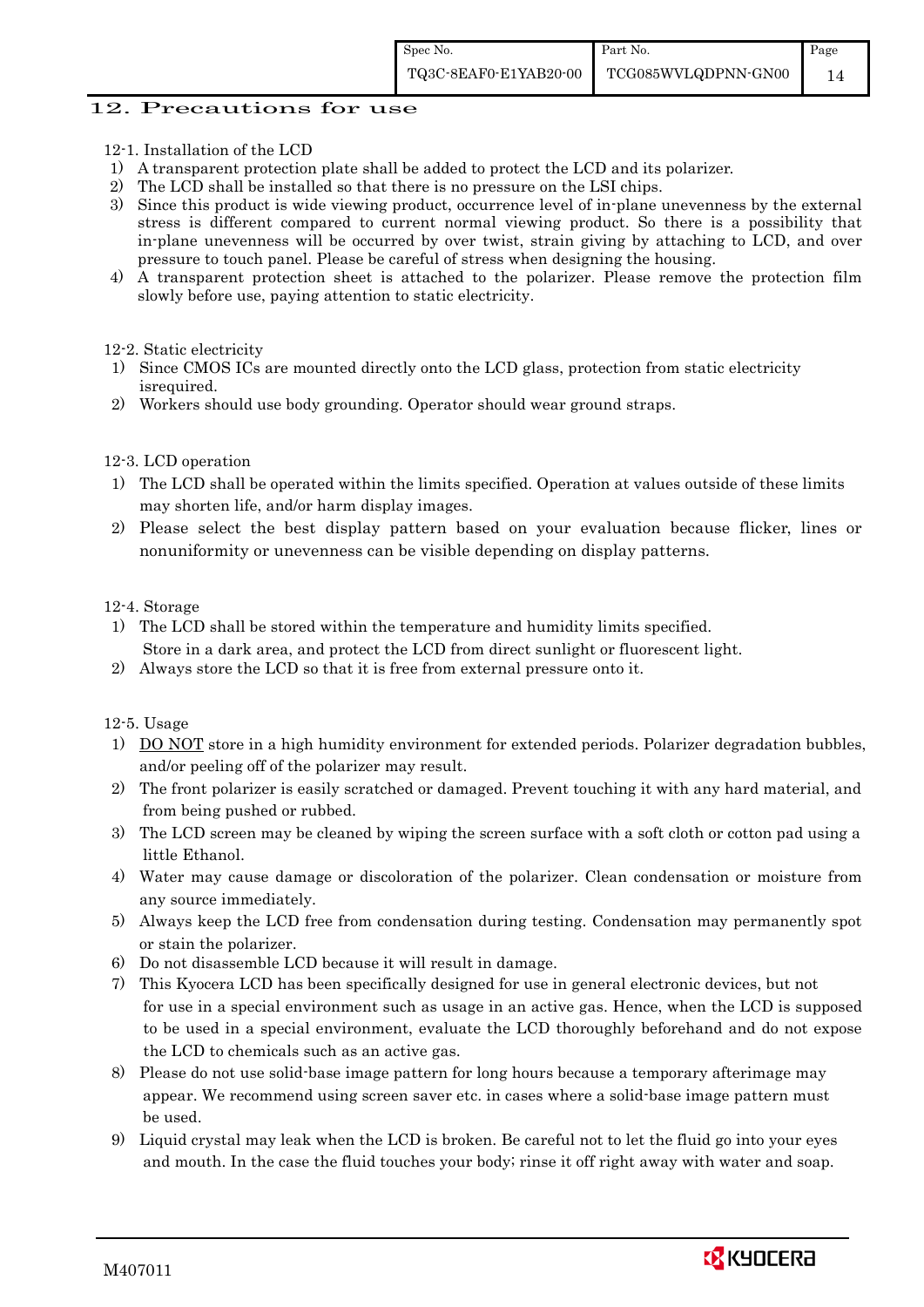# 13. Reliability test data

| Test item                            | Test condition                                                                                        | Test time | Judgement                                                  |                                                                            |  |
|--------------------------------------|-------------------------------------------------------------------------------------------------------|-----------|------------------------------------------------------------|----------------------------------------------------------------------------|--|
| High temp.<br>atmosphere             | $80^{\circ}$ C                                                                                        | 240h      | Display function<br>Display quality<br>Current consumption | $\therefore$ No defect<br>$\therefore$ No defect<br>$\therefore$ No defect |  |
| Low temp.<br>atmosphere              | $-30$ °C                                                                                              | 240h      | Display function<br>Display quality<br>Current consumption | $\therefore$ No defect<br>: No defect<br>$\therefore$ No defect            |  |
| High temp.<br>humidity<br>atmosphere | $40^{\circ}$ C 90% RH                                                                                 | 240h      | Display function<br>Display quality<br>Current consumption | : No defect<br>$\therefore$ No defect<br>$\therefore$ No defect            |  |
| Temp. cycle                          | $-30^{\circ}$ C<br>0.5 <sub>h</sub><br>0.5 <sub>h</sub><br>R.T.<br>$80^{\circ}$ C<br>0.5 <sub>h</sub> | 10cycles  | Display function<br>Display quality<br>Current consumption | $\therefore$ No defect<br>$\therefore$ No defect<br>$\therefore$ No defect |  |
| High temp.<br>operation              | $70^{\circ}$ C                                                                                        | 500h      | Display function<br>Display quality<br>Current consumption | : No defect<br>$\therefore$ No defect<br>$\therefore$ No defect            |  |

1) Each test item uses a test LCD only once. The tested LCD is not used in any other tests.

2) The LCD is tested in circumstances in which there is no condensation.

3) The reliability test is not an out-going inspection.

4) The result of the reliability test is for your reference purpose only. The reliability test is conducted only to examine the LCD's capability.

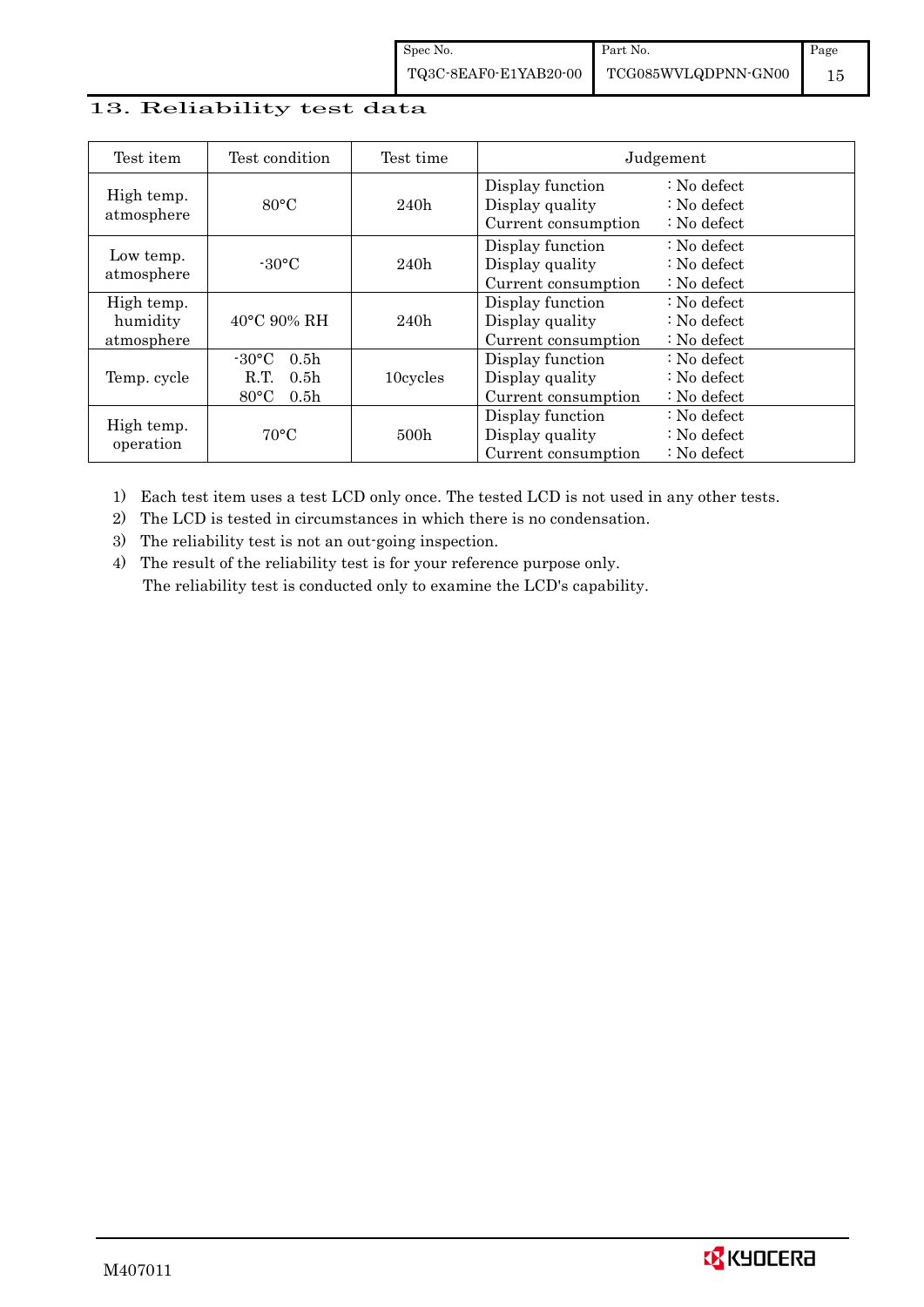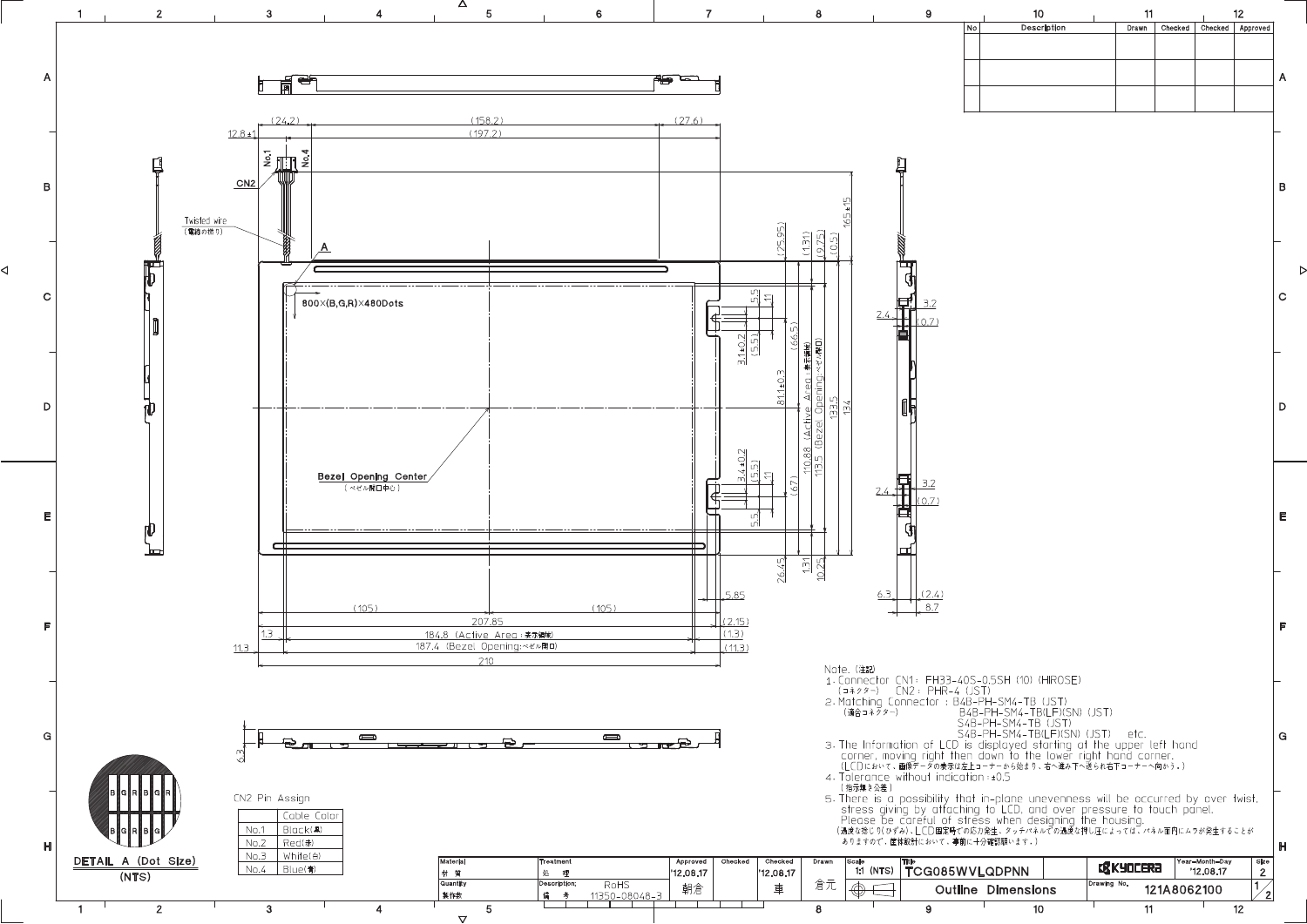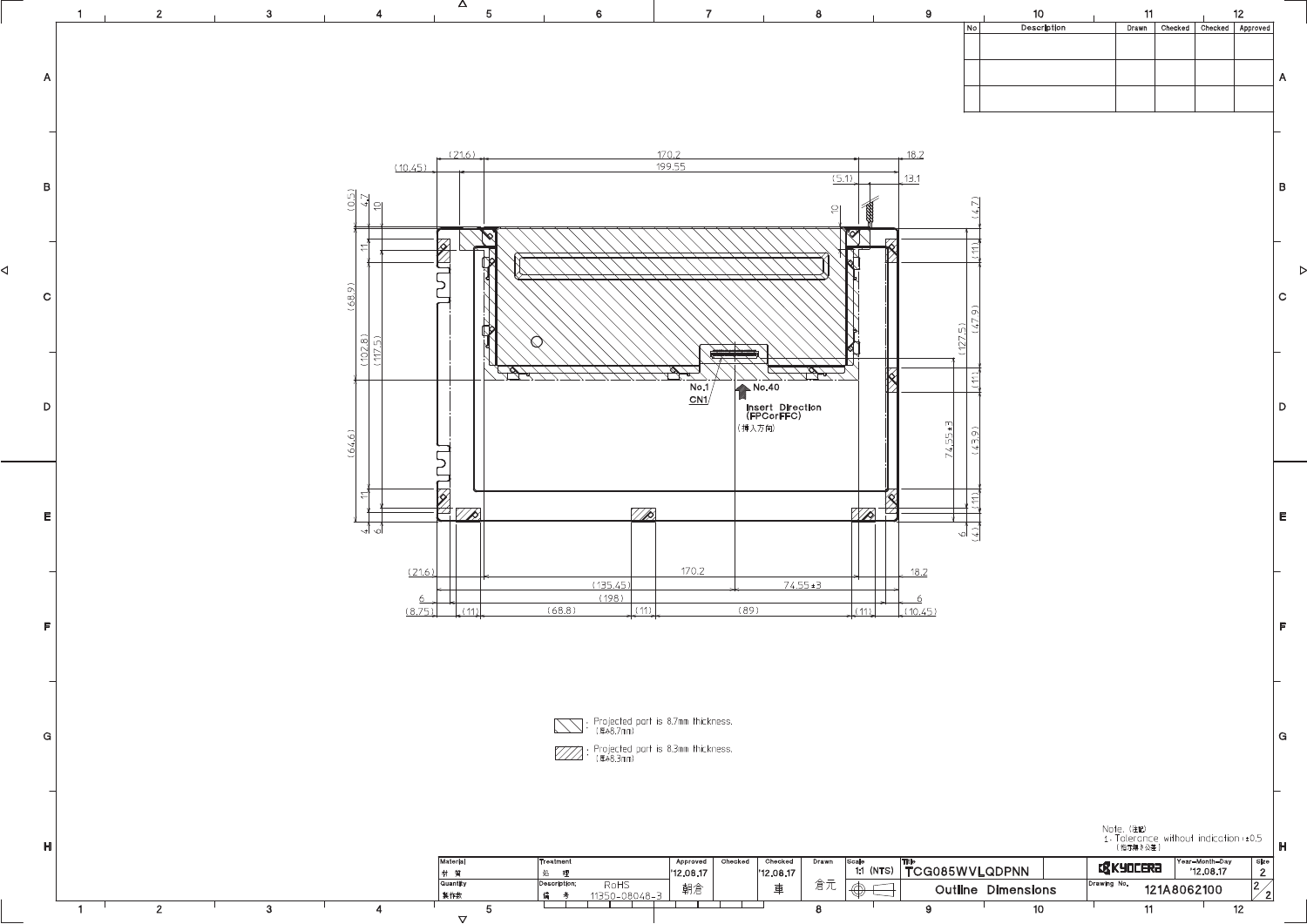| Spec No. | TQ3C-8EAF0-E2YAB20-00 |
|----------|-----------------------|
| Date     | August 23, 2012       |

# KYOCERA INSPECTION STANDARD

# TYPE : TCG085WVLQDPNN-GN00

## KYOCERA CORPORATION LCD DIVISION

| Original        |          | Designed by $:$ Engineering dept. | Confirmed by $:QA$ dept.   |         |          |
|-----------------|----------|-----------------------------------|----------------------------|---------|----------|
| Issue Date      | Prepared | Checked<br>Approved               |                            | Checked | Approved |
| August 23, 2012 |          |                                   | X. Mori M. Fijitani Lhaman |         | ful      |

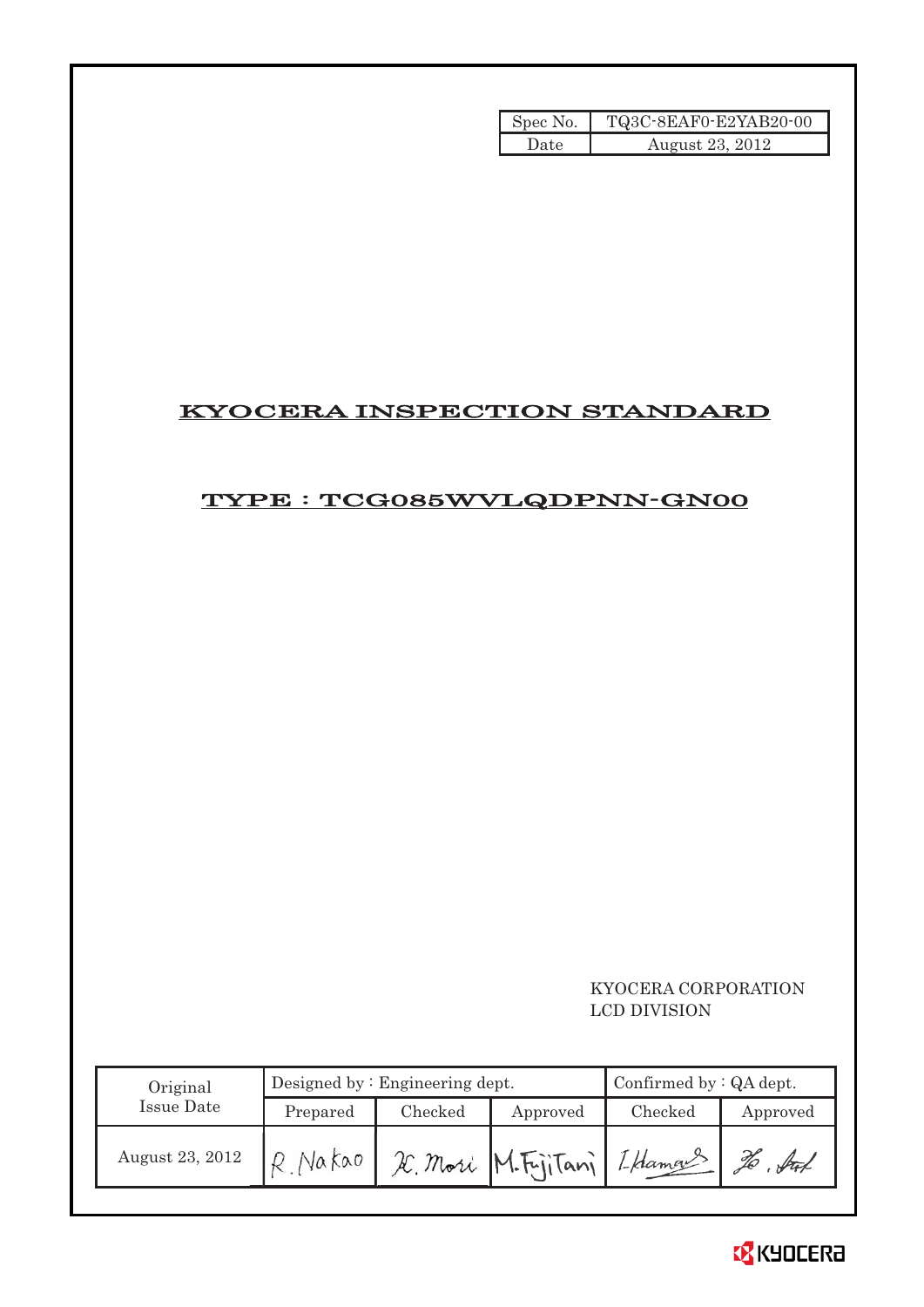| Spec No.              | Part No.            | Page |
|-----------------------|---------------------|------|
| TQ3C-8EAF0-E2YAB20-00 | TCG085WVLQDPNN-GN00 |      |

| Revision record |             |                                                             |  |  |              |  |          |  |
|-----------------|-------------|-------------------------------------------------------------|--|--|--------------|--|----------|--|
|                 |             | Confirmed by $:QA$ dept.<br>Designed by : Engineering dept. |  |  |              |  |          |  |
|                 | $\rm{Date}$ | $\rm Checked$<br>Checked<br>Prepared<br>Approved            |  |  |              |  | Approved |  |
|                 |             |                                                             |  |  |              |  |          |  |
|                 |             |                                                             |  |  |              |  |          |  |
| Rev.No.         | $\rm{Date}$ | Page                                                        |  |  | Descriptions |  |          |  |
|                 |             |                                                             |  |  |              |  |          |  |
|                 |             |                                                             |  |  |              |  |          |  |
|                 |             |                                                             |  |  |              |  |          |  |
|                 |             |                                                             |  |  |              |  |          |  |
|                 |             |                                                             |  |  |              |  |          |  |
|                 |             |                                                             |  |  |              |  |          |  |
|                 |             |                                                             |  |  |              |  |          |  |
|                 |             |                                                             |  |  |              |  |          |  |
|                 |             |                                                             |  |  |              |  |          |  |
|                 |             |                                                             |  |  |              |  |          |  |
|                 |             |                                                             |  |  |              |  |          |  |
|                 |             |                                                             |  |  |              |  |          |  |
|                 |             |                                                             |  |  |              |  |          |  |
|                 |             |                                                             |  |  |              |  |          |  |
|                 |             |                                                             |  |  |              |  |          |  |
|                 |             |                                                             |  |  |              |  |          |  |
|                 |             |                                                             |  |  |              |  |          |  |
|                 |             |                                                             |  |  |              |  |          |  |
|                 |             |                                                             |  |  |              |  |          |  |
|                 |             |                                                             |  |  |              |  |          |  |
|                 |             |                                                             |  |  |              |  |          |  |
|                 |             |                                                             |  |  |              |  |          |  |
|                 |             |                                                             |  |  |              |  |          |  |
|                 |             |                                                             |  |  |              |  |          |  |
|                 |             |                                                             |  |  |              |  |          |  |
|                 |             |                                                             |  |  |              |  |          |  |
|                 |             |                                                             |  |  |              |  |          |  |
|                 |             |                                                             |  |  |              |  |          |  |
|                 |             |                                                             |  |  |              |  |          |  |
|                 |             |                                                             |  |  |              |  |          |  |
|                 |             |                                                             |  |  |              |  |          |  |
|                 |             |                                                             |  |  |              |  |          |  |
|                 |             |                                                             |  |  |              |  |          |  |
|                 |             |                                                             |  |  |              |  |          |  |
|                 |             |                                                             |  |  |              |  |          |  |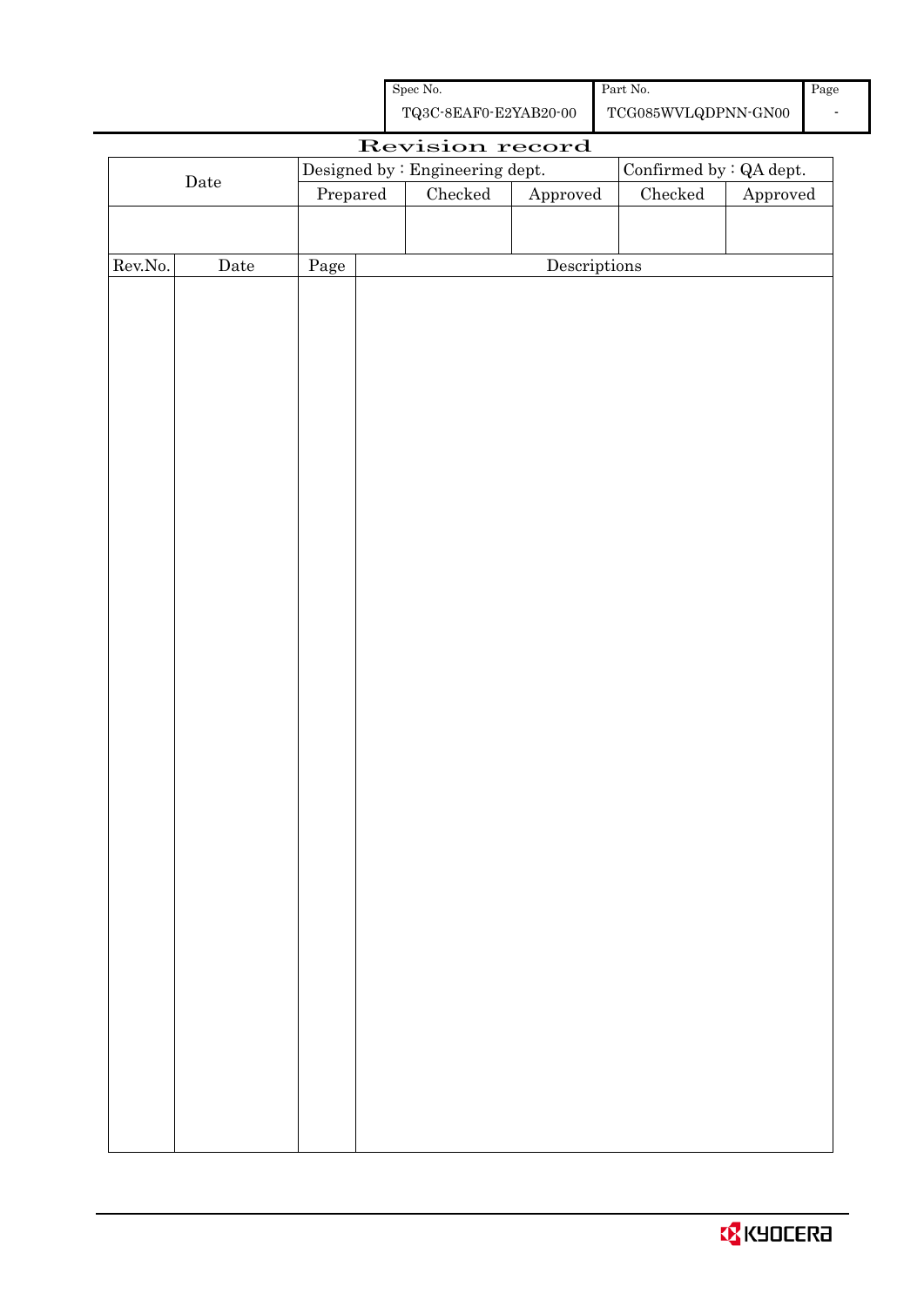Page 1

# Visuals specification

| 1) Note |
|---------|
|---------|

|                 | Note                                                                                                                                                                                  |                                                                                                                                                               |                                                                                                         |  |  |  |  |  |  |
|-----------------|---------------------------------------------------------------------------------------------------------------------------------------------------------------------------------------|---------------------------------------------------------------------------------------------------------------------------------------------------------------|---------------------------------------------------------------------------------------------------------|--|--|--|--|--|--|
| General         | Customer identified anomalies not defined within this inspection standard shall be<br>1.<br>reviewed by Kyocera, and an additional standard shall be determined by mutual<br>consent. |                                                                                                                                                               |                                                                                                         |  |  |  |  |  |  |
|                 | 2.                                                                                                                                                                                    | This inspection standard about the image quality shall be applied to any defect within<br>the active area and shall not be applicable to outside of the area. |                                                                                                         |  |  |  |  |  |  |
|                 |                                                                                                                                                                                       |                                                                                                                                                               |                                                                                                         |  |  |  |  |  |  |
|                 | 3.<br>Luminance                                                                                                                                                                       | Inspection conditions                                                                                                                                         |                                                                                                         |  |  |  |  |  |  |
|                 |                                                                                                                                                                                       |                                                                                                                                                               | : 500 Lux min.<br>$\div$ 300 mm.                                                                        |  |  |  |  |  |  |
|                 |                                                                                                                                                                                       | Inspection distance                                                                                                                                           | $: 25 + 5$                                                                                              |  |  |  |  |  |  |
|                 | Temperature<br>Direction                                                                                                                                                              |                                                                                                                                                               | : Directly above                                                                                        |  |  |  |  |  |  |
| Definition of   | Dot defect                                                                                                                                                                            | Bright dot defect                                                                                                                                             | The dot is constantly "on" when power applied to the                                                    |  |  |  |  |  |  |
| inspection item |                                                                                                                                                                                       |                                                                                                                                                               | LCD, even when all "Black" data sent to the screen.                                                     |  |  |  |  |  |  |
|                 |                                                                                                                                                                                       |                                                                                                                                                               | Inspection tool: 5% Transparency neutral density filter.                                                |  |  |  |  |  |  |
|                 |                                                                                                                                                                                       |                                                                                                                                                               | Count dot: If the dot is visible through the filter.                                                    |  |  |  |  |  |  |
|                 |                                                                                                                                                                                       |                                                                                                                                                               | Don't count dot: If the dot is not visible through the                                                  |  |  |  |  |  |  |
|                 |                                                                                                                                                                                       |                                                                                                                                                               | filter.                                                                                                 |  |  |  |  |  |  |
|                 |                                                                                                                                                                                       |                                                                                                                                                               | <b>BRGB</b><br>G<br>R G B<br>$\mathbf{p}$<br>R<br>G<br>в<br>G B<br>dot defect<br>R G B<br>R<br>BR.<br>G |  |  |  |  |  |  |
|                 |                                                                                                                                                                                       | Black dot defect                                                                                                                                              | The dot is constantly "off" when power applied to the                                                   |  |  |  |  |  |  |
|                 |                                                                                                                                                                                       |                                                                                                                                                               | LCD, even when all "White" data sent to the screen.                                                     |  |  |  |  |  |  |
|                 |                                                                                                                                                                                       | Adjacent dot                                                                                                                                                  | Adjacent dot defect is defined as two or more bright dot                                                |  |  |  |  |  |  |
|                 |                                                                                                                                                                                       |                                                                                                                                                               | defects or black dot defects.                                                                           |  |  |  |  |  |  |
|                 |                                                                                                                                                                                       |                                                                                                                                                               | G<br><b>BR</b><br>G B R<br>RGBRGBRGB<br>dot defect<br>G<br><b>BR</b><br>G<br>в<br>G<br>в                |  |  |  |  |  |  |
|                 | External                                                                                                                                                                              | Bubble, Scratch,                                                                                                                                              | Visible operating (all pixels "Black" or "White") and non                                               |  |  |  |  |  |  |
|                 | inspection                                                                                                                                                                            | Foreign particle                                                                                                                                              | operating.                                                                                              |  |  |  |  |  |  |
|                 |                                                                                                                                                                                       | (Polarizer, Cell,                                                                                                                                             |                                                                                                         |  |  |  |  |  |  |
|                 |                                                                                                                                                                                       | Backlight)                                                                                                                                                    |                                                                                                         |  |  |  |  |  |  |
|                 |                                                                                                                                                                                       | Appearance                                                                                                                                                    | Does not satisfy the value at the spec.                                                                 |  |  |  |  |  |  |
|                 |                                                                                                                                                                                       | inspection                                                                                                                                                    |                                                                                                         |  |  |  |  |  |  |
|                 | Definition                                                                                                                                                                            | Definition of circle size                                                                                                                                     | Definition of linear size                                                                               |  |  |  |  |  |  |
|                 | of size                                                                                                                                                                               |                                                                                                                                                               | $)/2$                                                                                                   |  |  |  |  |  |  |